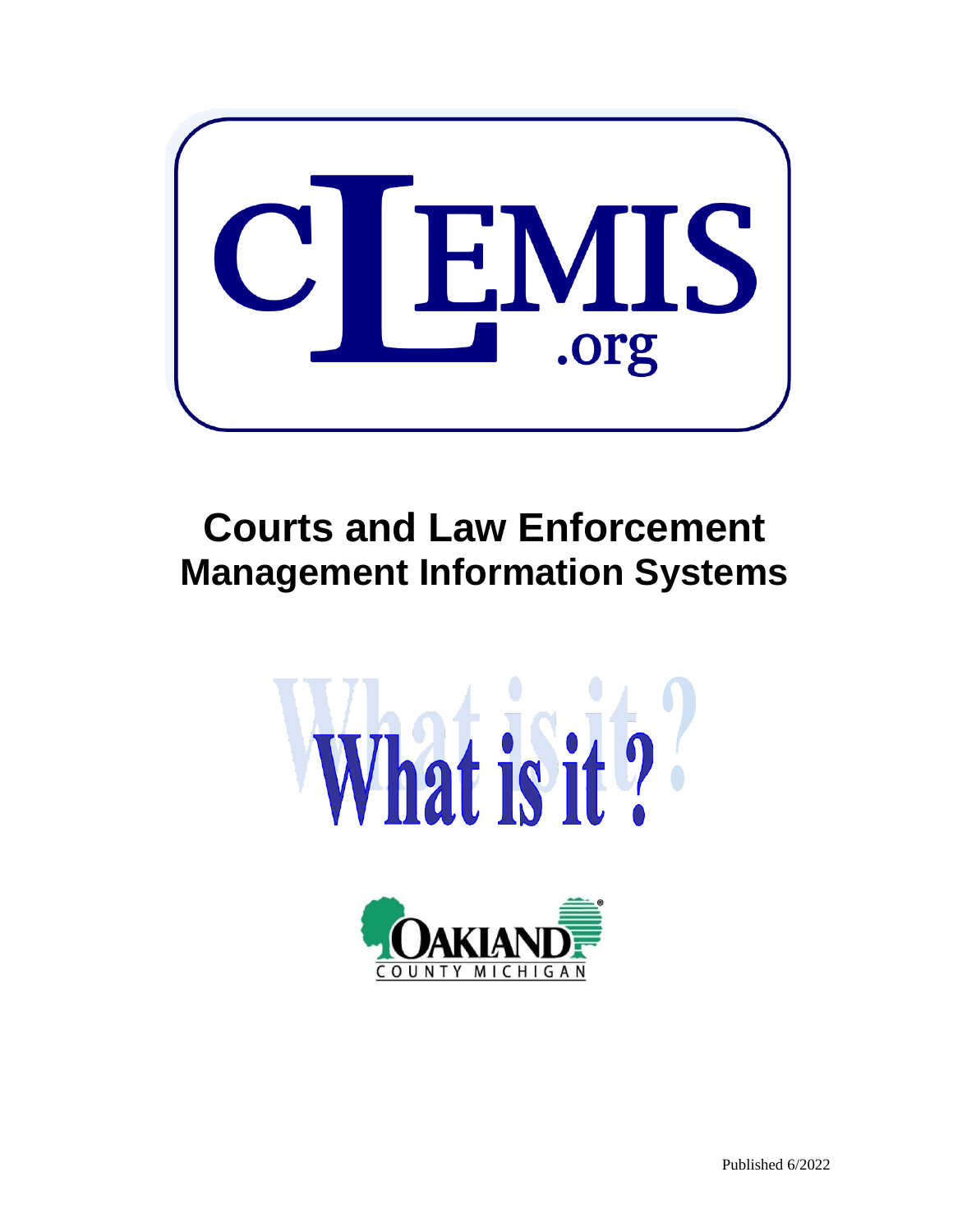

#### **PROBLEM: Courts and Law Enforcement agencies unable to share data with one another in a timely manner.**

#### **SOLUTION:**

**Sharing data using innovative technology and applications to apprehend, solve, and ultimately reduce crime.**

**Our mission statement …**  To provide innovative computer technology and related services to criminal justice and public safety agencies . . .

*CLEMIS provides solutions through a cooperative effort that are affordable.*

*CLEMIS applications and technologies save officers a tremendous amount of time spent in the office writing reports - this allows them more time "on the streets" to protect the citizens.*

*CLEMIS agencies share data and use advanced technology that improves homeland security, identifies suspects, and solves crime.*

### *CLEMIS* **Courts & Law Enforcement Management Information System**

**CLEMIS** provides public safety agencies immediate access to critical information during day-to-day operations and at a time of crisis. From the public safety answering point to the police and fire first responders on the street, vital information is delivered securely and efficiently. CLEMIS provides a full suite of records management applications for records retention while meeting all state and federal reporting mandates.

Our applications provide the seamless transfer of data between law enforcement agencies, the prosecutor's office, and the courts. Member law enforcement agencies benefit from the massive volume of searchable records. These records encompass data input by all police agencies using CLEMIS.

CLEMIS is a full suite of public safety applications:

- Enhanced 911 (E-911 Call-Taking)
- Computer Aided Dispatch (CAD)
- Mobile Data Computers (MDC)
- Law Enforcement Information Network (LEIN) access via WebLEIN
- Consolidated Law Enforcement Advanced Records (CLEAR) Records Management
- Electronic Citations
- Crash Reports
- Evidence & Property Management
- Auto-Impound Management
- Biometric Facial Images (Mugshot)
- Biometric Fingerprints (Livescan)
- Video Conferencing (OakVideo)
- **Search**
- Crime Mapping
	- CrimeView Dashboard
	- Crimemapping.com (3rd Party Vendor)
- Pawn Shop (3<sup>rd</sup> Party Vendor)
- Business Objects Reporting Tool
- Online Citizens Police Reporting (OCPR)
- *e*CLEMIS
- Jail Management System (JMS)
- Radio (Voice) Communication (OakWIN)
- Fire Records Management System (FRMS)

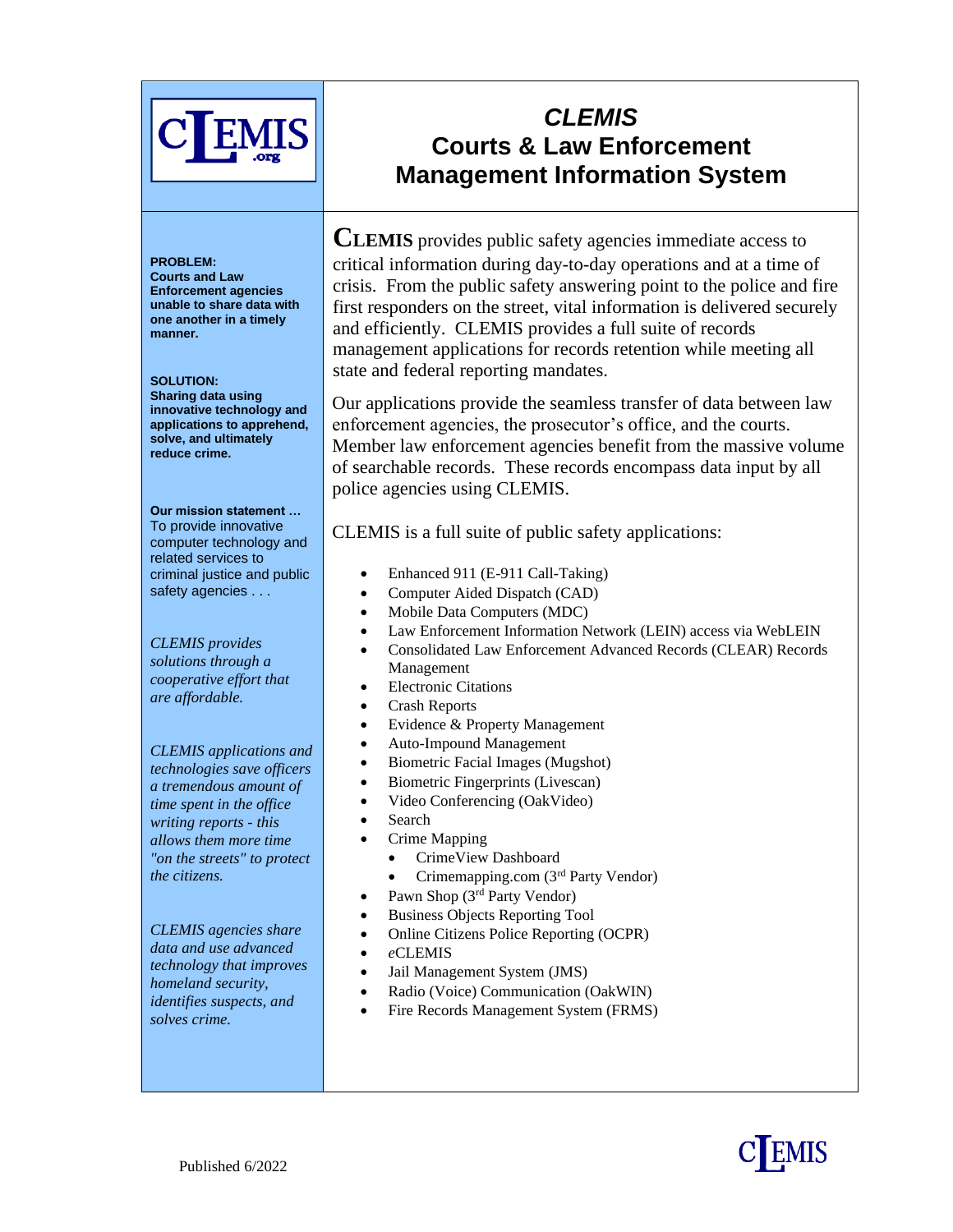

#### **PROBLEM: 911 application outdated, unable to purchase parts or upgrade.**

#### **SOLUTION: Provide an enhanced 911 (E-911) application that will interface with other CLEMIS applications.**

**Our mission statement …**  To provide innovative computer technology and related services to criminal justice and public safety agencies . . .

*CLEMIS E-911 is used to dispatch public safety and medical responders to emergency situations.*

*E-911 routes emergency calls to the proper public safety agency.*

*E-911 interfaces with CLEMIS CAD.*

*E-911 utilizes advanced equipment and supports wireless technology as well.*

## *CLEMIS*

### **Enhanced 911** *(E-911)* **Next Generation 911 (NG911)**

**CLEMIS** serves as the Oakland County Coordinator for nineteen local Public Safety Answering Points (PSAPs) within Oakland County that receive and process 911 calls and dispatch public safety responders to emergencies.

911 is far more than a telephone number. It is a complex system of database servers, network connections, and call-taking equipment at the PSAPs. Enhanced 911, or E-911, provide selective routing of 911 calls to the correct PSAP for the caller's location through an intricate, yet almost instantaneous process that identifies the caller's telephone number, searches a database, and routes the call.

When E-911 was originally implemented in Oakland County in 1986, most callers accessed 911 via wireline telephones, and the application provided the caller's exact name, location, and call-back number to the PSAP. Communication technology has continued to evolve, including wireless handsets, Voice over Internet telephony, and most recently, text messages to 911. These new technologies continue to communicate over a legacy telephone network designed in the 1960s for hard wired, land line telephones.

Telephone service providers began phasing out the legacy telephone network in 2015, evolving to an Internet Protocol (IP) Next Generation 911 (NG911) service, ESInet, or Emergency Services IP Network. Oakland County PSAPs migrated to an ESInet provided by Peninsula Fiber Network in 2016-2017.

Oakland County also implemented a supplemental service, RapidSOS, which assist in in pinpointing the location of the emergency because over 70% of 911 calls are now from wireless handsets and are no longer associated with a fixed address, as the old landlines were. Oakland County also added the ability to receive text-to-911, to assist callers that cannot safely speak, or are speech or hearing impaired.

Eventually, NG911 will also allow callers to transmit new data along with the voice call, including photographs, videos, and crash information from in-car applications. This will provide valuable "eye-witness" information to emergency responders directly from the 911 caller.

CLEMIS continues to work with participating members to determine the best and most cost-effective technology to assist the PSAPs.

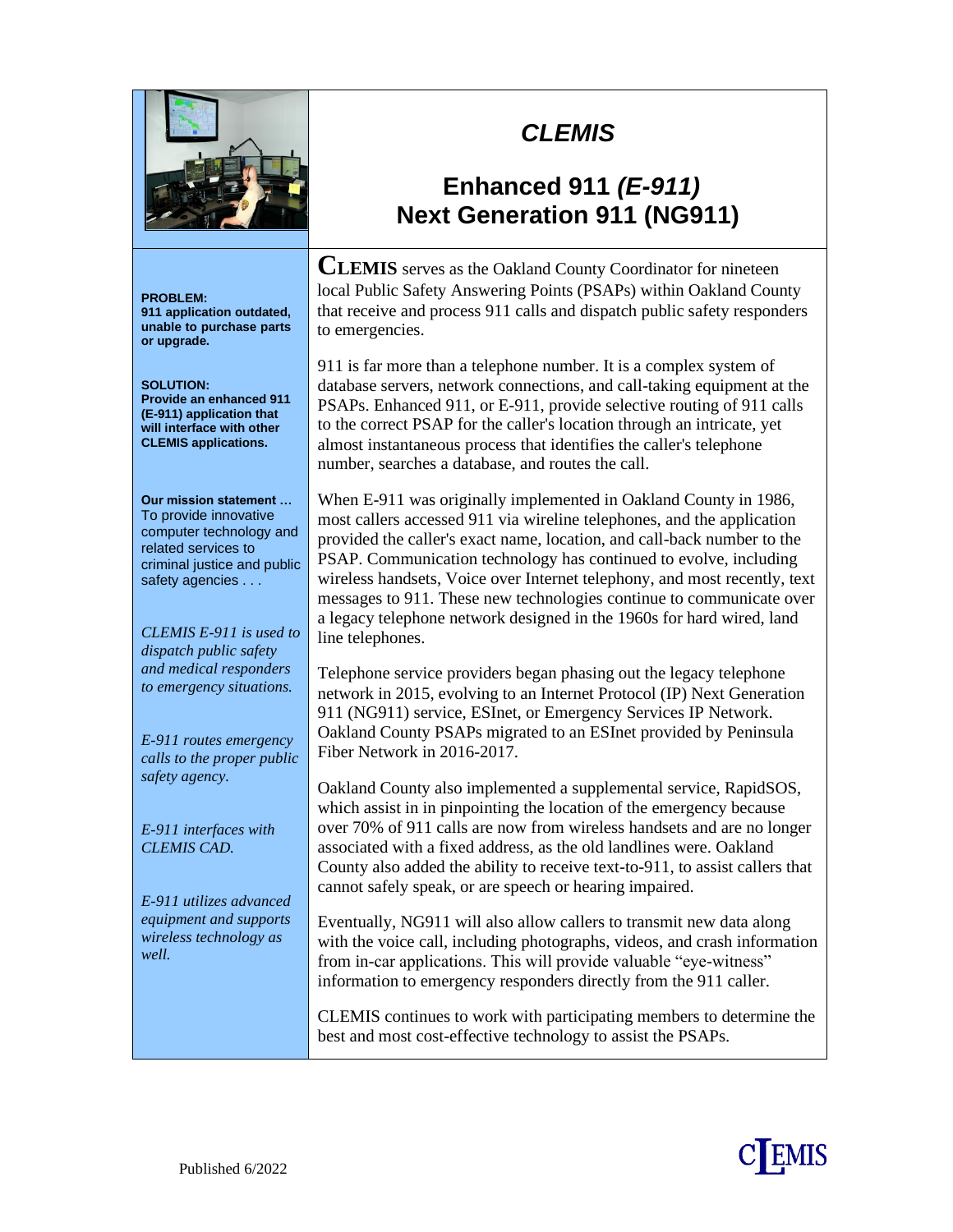| $+ -$                                                                   | <b>Time</b>                   | <b>Time</b><br>118 St Service                |                                                     |                                          |
|-------------------------------------------------------------------------|-------------------------------|----------------------------------------------|-----------------------------------------------------|------------------------------------------|
| <b>SALE PERCENT</b>                                                     | <b>Close Edits</b>            | be new into re-                              |                                                     |                                          |
| . .<br>ــ                                                               |                               | ×                                            | often constructs Linker againsters in harder cloice |                                          |
| -                                                                       | $\overline{\phantom{a}}$<br>۰ | ٠<br><b>DOM:</b>                             |                                                     |                                          |
| <b>MARITIME SAN SURVIVER</b><br><b>ALL</b>                              |                               | ÷                                            | By time branch in<br>stimum of                      | $\overline{a}$<br>$\mathbf{r}$<br>$\sim$ |
| <b>THE SALE EX</b>                                                      | ۰                             | <b>MAY</b>                                   |                                                     | <b>AGAN</b>                              |
| Anthony / Committee Season<br>at cases                                  |                               | ۰<br><br><b>A</b> CH                         |                                                     | art 14 Mar 184<br><b>STATISTICS</b>      |
| <b>M. Port out</b><br><b>SALT</b><br><b>Service</b>                     | ÷                             | <b>SA NO</b>                                 |                                                     | Analyz                                   |
| <b>MARINE LINE</b><br><b>STATISTICS</b><br><b>Silk and</b>              | ×                             | $\overline{a}$                               |                                                     | -                                        |
| $-1$<br><b>MARINEY A</b>                                                |                               | <b>Bally</b><br>≂<br>÷                       |                                                     | ٠                                        |
| -                                                                       | ≂                             | . .<br><b>STATE</b>                          |                                                     |                                          |
| 000<br>÷                                                                | ×                             | 10.84                                        |                                                     | <b>Andre</b><br>-                        |
|                                                                         |                               | <b>Builder</b><br>$\overline{N}$             |                                                     | ۰                                        |
|                                                                         |                               | $\overline{a}$<br>$\mathbf{u}$<br><b>HAN</b> |                                                     | <b>ATRICO</b>                            |
| $-$<br>-                                                                | <b>COMPANY</b>                | <b>Corporation</b><br>$\overline{a}$<br>÷    |                                                     |                                          |
| <b>Allen</b><br>admitted from broker top.                               |                               | <br>--<br><b>DOM:</b>                        |                                                     |                                          |
| <b>High duals from</b>                                                  | $-$                           | <b>COLOR</b><br>÷                            |                                                     |                                          |
| ×<br><b>THEFT</b><br><b>Bill Scott</b><br><b>Book</b>                   | -                             | <b>AND 1999</b>                              |                                                     |                                          |
| <b>Bill Miller Jones</b><br><b>Sec. 4</b><br><b>Service</b>             | --                            | w                                            |                                                     |                                          |
| <b>SECURITY</b><br><b>COLLECT</b><br><b>Scientist Service</b>           | -                             | <b>Sales</b>                                 |                                                     |                                          |
| --<br>street base in the                                                |                               |                                              |                                                     |                                          |
| $\sim$<br><b>Market</b>                                                 |                               | <b>ABLES</b>                                 |                                                     |                                          |
| $\alpha$                                                                |                               | m                                            |                                                     | <b>Listendo</b>                          |
|                                                                         |                               | m.                                           | In the committed or convent business                | to be detected                           |
| <b>HILLS</b><br>of MC lost 71214 State Law 213                          | <b>Contract</b>               | <b>Facer</b>                                 | --                                                  |                                          |
|                                                                         |                               | <b>The Contract</b>                          | $-100 - 100$                                        |                                          |
| $-2 - 4$<br>$\sim$<br><b>Brown &amp; Bay</b><br>$\sim$<br>$-241$        |                               |                                              | <b>STAR</b>                                         |                                          |
| ---<br><b>PER 18</b><br>----                                            |                               | ú.<br><b>Children</b>                        | m                                                   |                                          |
| also to:<br><b><i>CONTINUES</i></b>                                     |                               | <b>SAF</b>                                   |                                                     |                                          |
| <b>DOLLA</b><br>minimal approximately and engineering and               |                               | $-1$                                         |                                                     |                                          |
| on or one of<br>---<br>--<br>man and comes contributions and<br>--<br>۰ |                               | w                                            |                                                     |                                          |
| --<br><b>Secretary Control</b><br><b>STATE</b>                          |                               | w                                            |                                                     |                                          |
| <b>SALES AND A REPORTED HERE</b>                                        | -                             | <b>Wall</b>                                  |                                                     |                                          |
| <b>PERSONAL PROPERTY AND IN 1879 TO</b>                                 | ≕                             | <b>TELE</b>                                  |                                                     |                                          |
| <b><i>CONTRACTORS CARD IN THE</i></b>                                   | -                             | $\sim$<br><b>Call Ave.</b>                   |                                                     |                                          |
|                                                                         |                               | <b>Section</b>                               |                                                     |                                          |
|                                                                         | --                            | w                                            |                                                     |                                          |
|                                                                         |                               | w                                            |                                                     |                                          |
|                                                                         |                               |                                              |                                                     |                                          |
|                                                                         | --                            |                                              |                                                     |                                          |

### **Computer Aided Dispatch** *(CAD)*

#### **PROBLEM:**

**Need an efficient way for Police, Fire, and medical agencies to track and manage incoming calls for service.**

#### **SOLUTION:**

**CLEMIS Computer Aided Dispatch allows fast, reliable means for tracking and managing calls for service.**

#### **Our mission statement …**

To provide innovative computer technology and related services to criminal justice and public safety agencies . . .

*The CLEMIS CAD Application has a failover backup.*

*Users can choose how the data is displayed on the screen.*

*CAD feeds data into Records, MDC and Fire Records*

*CAD imports data from E-911.*

**CLEMIS Computer Aided Dispatch (CAD)** is a dispatching application that allows users to create, update, track, and manage all public safety calls for service.

CAD is based on a Geographical Information System (GIS) that allows users to plot calls for service on a map and recommend the correct units to send on the call. Dispatchers have multiple ways of determining which units to send on a call for service. Units sent on a call may be based on primary patrol area or through use of Automatic Vehicle Locator (AVL) that can send the closest unit regardless of the primary area of responsibility.

The CAD server and network connections are redundant to ensure high availability of the CLEMIS CAD program. Network connections are set up so that if the primary connection is lost, the communication center would failover to a wireless Cradlepoint modem and keep functioning.

CAD provides users multiple methods for updating and creating calls for service. Users can use a command line with syntax-based commands, forms, or drag and drop functionality. Dispatchers and other law enforcement personnel can select the method that works best for them. Users can also customize the layout of their CAD screens based on their preferences.

CAD interfaces with other programs such as Police Records Management (CLEAR), Mobile Data Computers (MDC), Fire Records Management (CFIRS) and E-911 to further enhance usability. E-911 information is automatically entered into the call for service without user intervention. The data entered into CAD will import into the records management application to eliminate redundant data entry. Calls for service assigned to units with MDC's will receive all comments entered by dispatchers or other units assigned to the call for service.

One prerequisite to implementing CLEMIS CAD is the GIS street file. CLEMIS Members that are not in Oakland County work with their own county GIS departments for the initial development and on-going support of their GIS file for CAD. Alternatively, another option open to agencies is to contract with Oakland County GIS for the development and maintenance of their GIS file for CAD (hourly fees apply).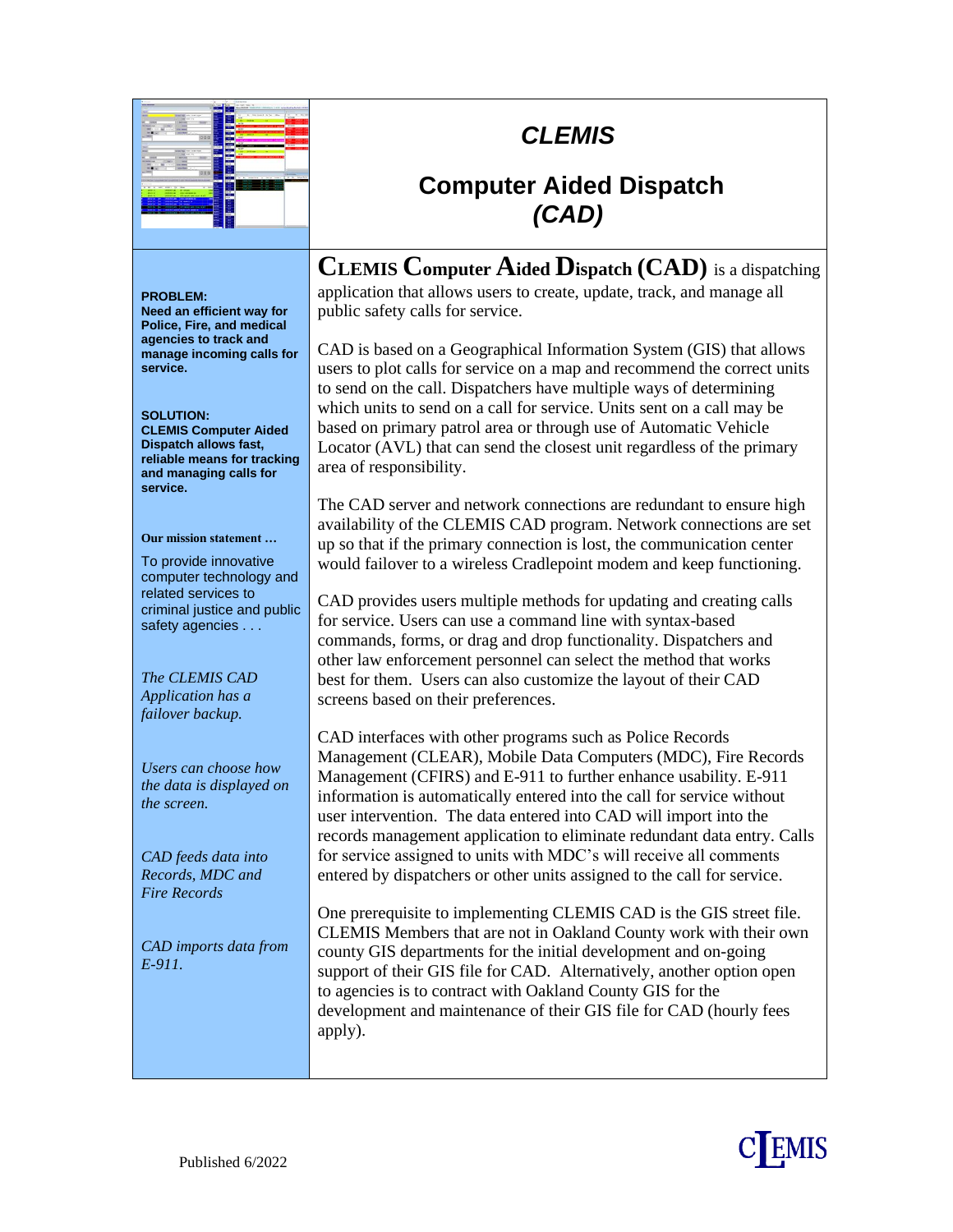

#### **PROBLEM:**

**Public Safety agencies are not able to share criminal information because they use different applications.**

#### **SOLUTION:**

**Provide a multi-tasked Records Management application to share data with all participating members.**

**Our mission statement …**  To provide innovative computer technology and related services to criminal justice and public safety agencies . . .

*CLEMIS CLEAR is affordable.*

#### *CLEAR provides: interfaces to Mugshot & LEIN to reduce data entry, interfaces to CAD & MDC, MICR reporting to MSP, allows users to attach images and documents to case files, exports property to Property & Evidence module, allows users to send letters to persons involved in crimes and import notes to cases for all to see, provides an audit trail of who completed & viewed*

*transactions , detectives can easily track all assigned Case Reports, etc.*

## *CLEMIS*

### **Consolidated Law Enforcement Advanced Records (CLEAR)**

**CLEMIS CLEAR** is a complete records management application as easy to use as the Internet. CLEAR is a web-based application designed to have the same look and feel from a desktop or a mobile device. It provides all the tools an agency needs to properly record, store, and retrieve departmental and criminal records.

CLEAR combines intelligent document management with a sound relational database structure to provide an extremely intuitive and highly functional records management application. By utilizing the most up-to-date and technologically advanced tools available, CLEMIS CLEAR can be leveraged by participating members in infinite ways.

#### Benefits of CLEMIS CLEAR

CLEAR is a web-based application for storage, retrieval and analysis of data collected by law enforcement personnel. CLEAR provides department benefits such as:

- $\Box$  Allows multiple users to work in multiple case supplements at the same time.
- $\Box$  Quick response Based on running on enterprise grade infrastructure, CLEMIS CLEAR serves up millions of records making more information available in the field where it is most needed.
- $\Box$ Simplified tasks – CLEAR solves the problem of producing FBI-compliant NIBRS statistics while also automating the Michigan Incident Crime Reporting (MICR) submission.

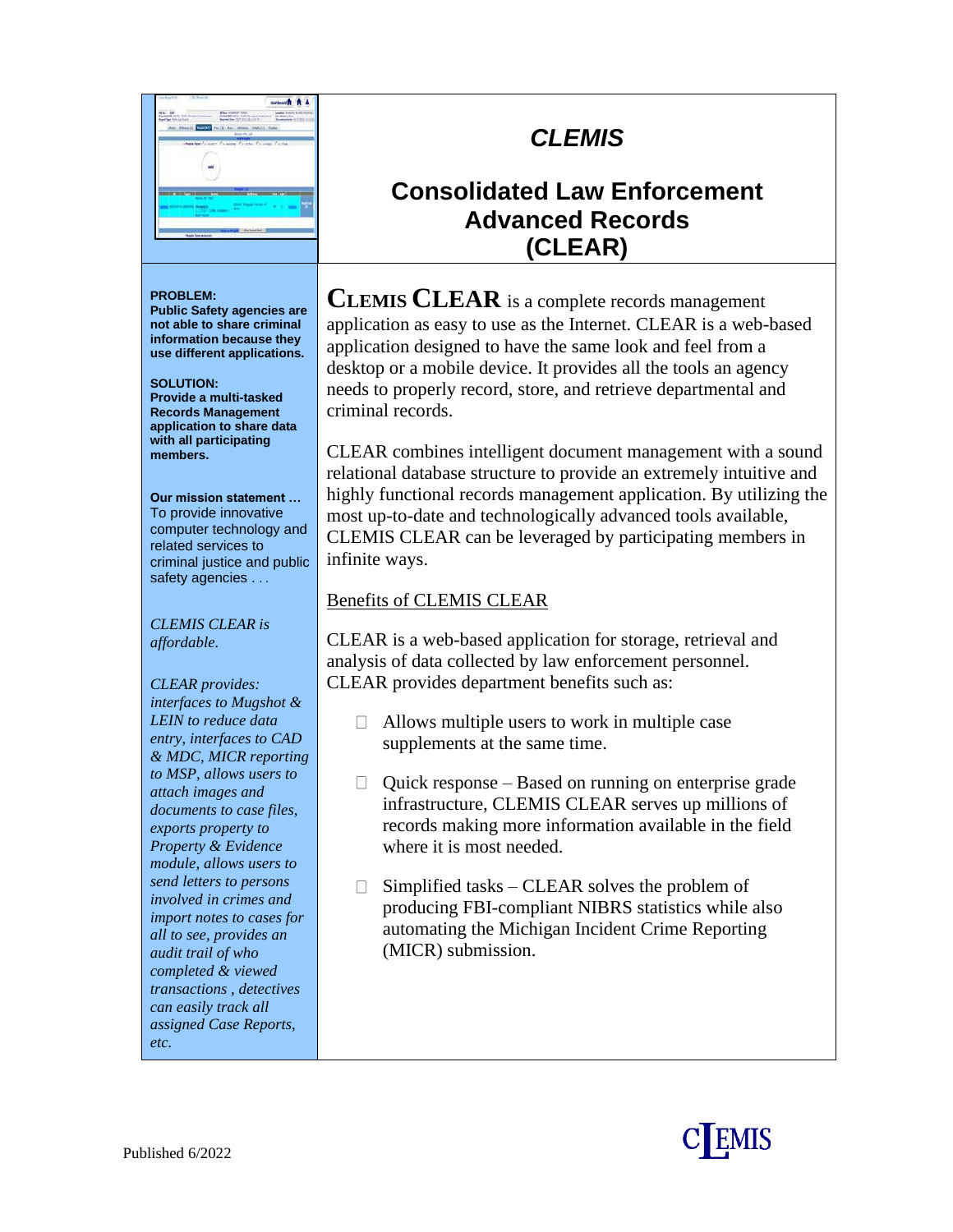

### **Mobile Data Computers** *(MDC)*

#### **PROBLEM:**

**Police officers are unable to communicate privately with their Dispatch Center and other officers.**

#### **SOLUTION:**

**Mobile Data Computers that wirelessly transmit information that cannot be intercepted by the public.**

**Our mission statement …**  To provide innovative computer technology and related services to criminal justice and public safety agencies . . .

*There are over 2,000 units using CLEMIS MDC's.*

*CLEMIS MDC's communicate on a secure wireless network, and have access to State, and Federal law enforcement databases.*

*Officers are able to communicate with Dispatch and one another while on the road via CLEMIS MDCs.*

**CLEMIS Mobile Data Computers (MDC's)** were known as Mobile Data Terminals (MDT's) in 1989 when the first private county-wide mobile data application was deployed for CLEMIS members. Although those devices were useful, they had limited capabilities.

In late 1999, CLEMIS upgraded the mobile data application to take full advantage of Cellular Digital Packet Data (CDPD) technology. New MDC's were purchased which provided a much wider range of functionality. Currently, there are more than 2,000 devices on the mobile network across several surrounding counties with Police and Fire departments participating. CLEMIS has upgraded the wireless technology and the devices now use AT&T/FirstNet and Verizon 4G/LTE wireless.

CLEMIS MDC's communicate wirelessly with Dispatch and can receive and initiate dispatch incidents and update information in CLEMIS CAD. As part of the CAD initiative, Automated Vehicle Locator (AVL) was also added to public safety vehicles so that Dispatch can see where the vehicles are located at all times.

CLEMIS MDC's can communicate with State (LEIN, SOS, and CMIS) and Federal (NCIC and NLETS) law enforcement databases. The ability to access these databases helps keep our officers safe because they can find out if the vehicle they are stopping is stolen, or if the individuals in the car have outstanding warrants against them. CLEMIS MDC's can also communicate with any other mobile unit on the same network.

Officers can run receive mugshot images and retrieve Michigan's digital driver's license on the MDC located inside their vehicle.

CLEMIS Members must purchase their own equipment and pay an annual participation fee to use this application.

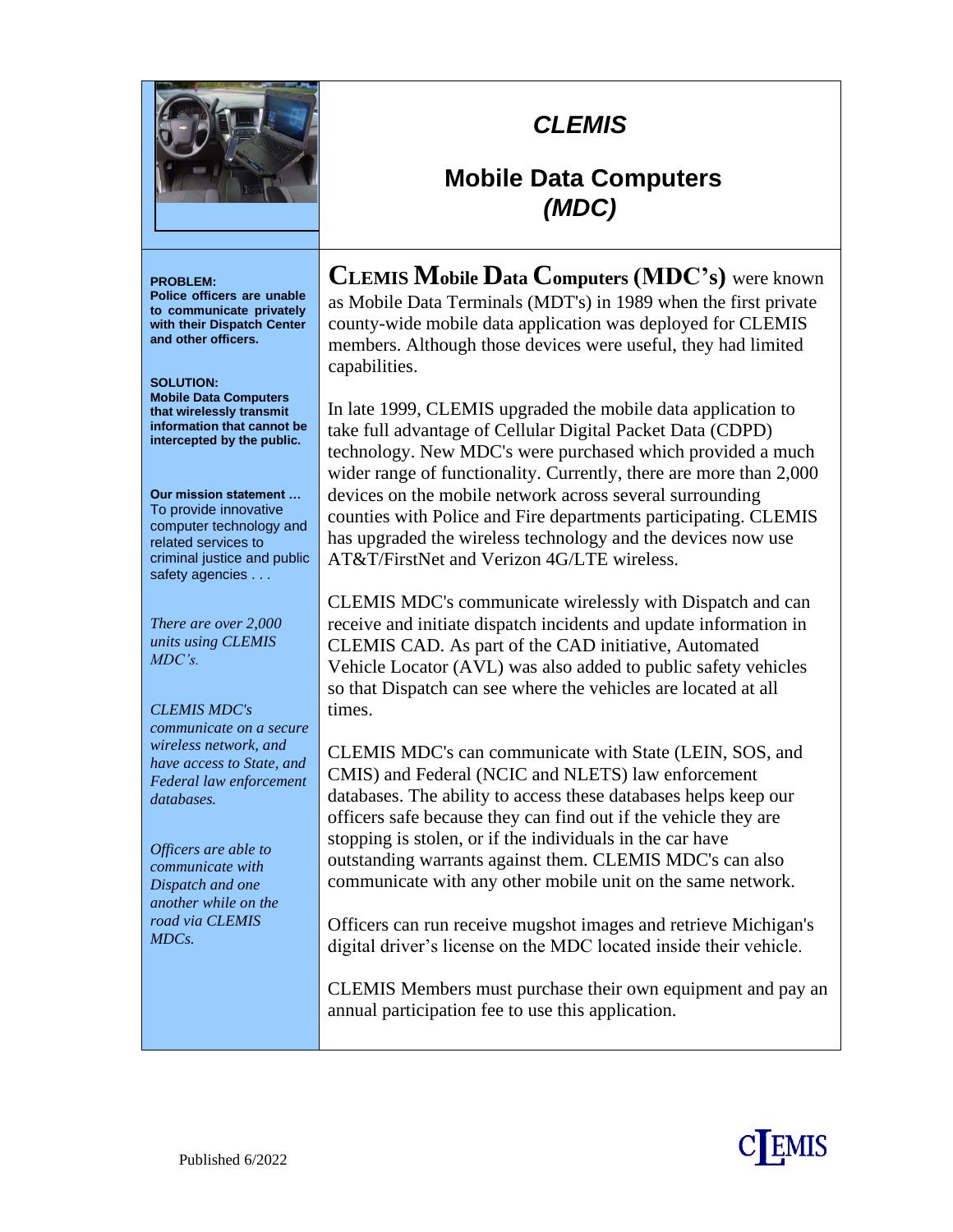

### **WebLEIN**

**PROBLEM:**

**Criminal history data is not easily accessible to the officer in the field.**

**SOLUTION: Use technology to provide an interface to criminal data via the Internet.**

**Our mission statement …**  To provide innovative computer technology and related services to criminal justice and public safety agencies . . .

*CLEMIS members have access to several criminal databases.*

*CLEMIS hosts, updates, and maintains the central system.*

*Secretary of State images are available to CLEMIS members.*

*This data is available on hand-held devices.*

**CLEMIS WebLEIN/Talon** provides an interface between local law enforcement to state, federal, and various local criminal justice databases. These databases include:

- $\Box$  Michigan Secretary of State driving records and images.
- $\Box$  State of Michigan Corrections prisoner information application.
- $\Box$  FBI criminal and stolen property databases.
- $\Box$  Databases belonging to local police agencies around the State of Michigan.
- LEIN The State's "Law Enforcement Information Network" which contains criminal, wanted persons, officer safety cautions, and vehicle information.

CLEMIS WebLEIN/Talon software is easy to use, and responses from the different databases return to the user very quickly.

CLEMIS hosts, updates, and maintains the central system allowing police agencies to focus on criminal justice. When a program update is performed, users have access to improved functions at their next sign-on without additional work.

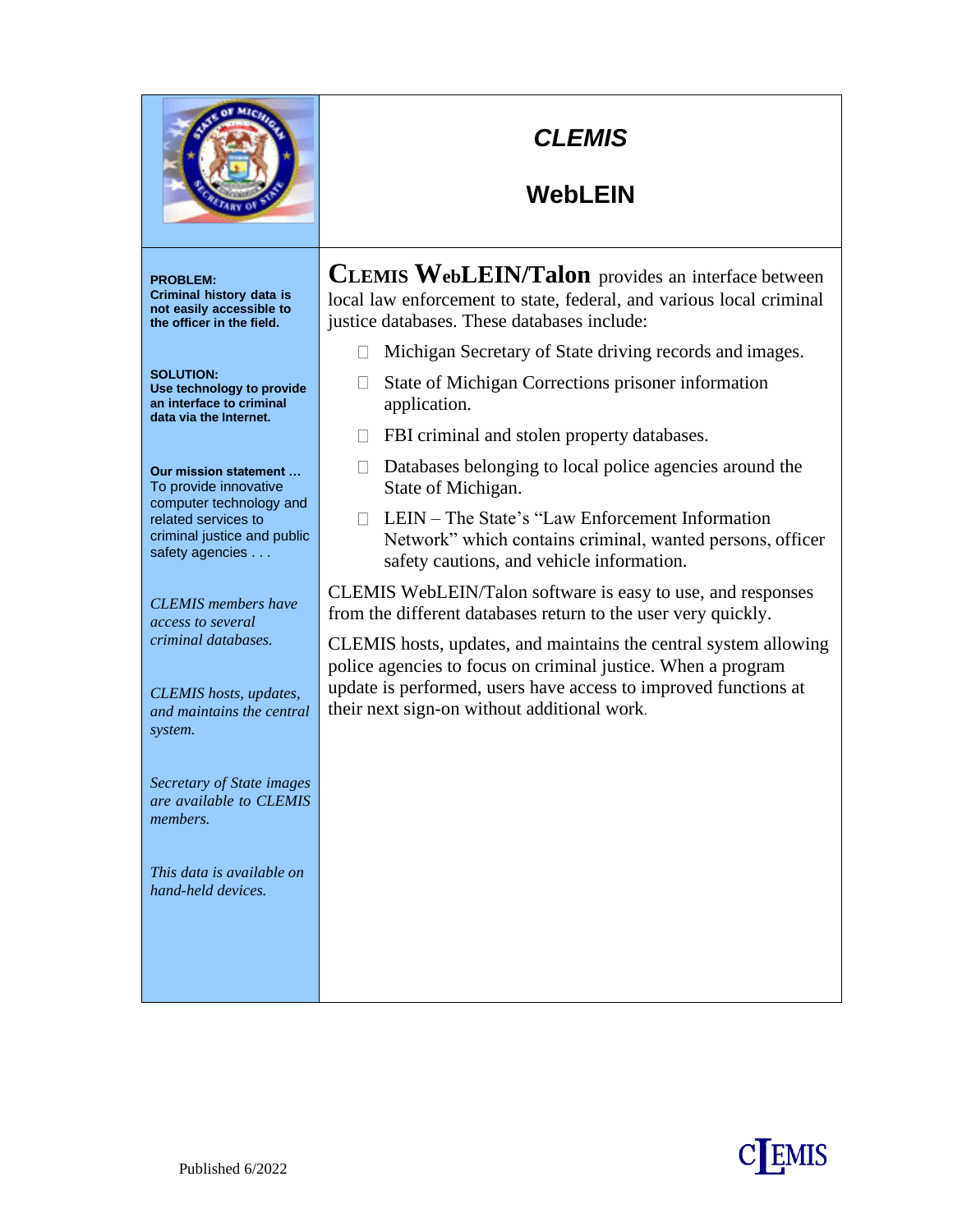| State of Michigan<br>Uniform Law Citation<br><sup>10</sup> 08RO00127<br>AUBURN HILLS<br>ponec Month Day Year Atlasses<br>20<br><b>A Ope Clast</b> One<br>D616067108888<br>F 5'03' 130<br>ANNE CARR DRIVER<br>7064 CROWNER DR<br>LANSING<br>48912<br>2017 M 1986 OLDSMOBILE WHITE<br>999YZZ | <b>CLEMIS</b><br><b>(Electronic) Citations</b>                                                                                                                                                                                                                                                                                                                                                                                                      |
|--------------------------------------------------------------------------------------------------------------------------------------------------------------------------------------------------------------------------------------------------------------------------------------------|-----------------------------------------------------------------------------------------------------------------------------------------------------------------------------------------------------------------------------------------------------------------------------------------------------------------------------------------------------------------------------------------------------------------------------------------------------|
| <b>PROBLEM:</b><br>Agencies need an efficient<br>way to complete electronic<br>citations/tickets.<br><b>SOLUTION:</b><br><b>Provide law enforcement</b><br>personnel with an easy to<br>use interface to complete<br>electronic citations and                                              | <b>CLEMIS Citations</b> (ticket) is a custom application that<br>features an integrated user sign-on with the Mobile Dashboard and<br>CLEMIS records management applications. LEIN queries can be<br>retrieved and imported directly onto a ticket. Law Enforcement<br>can quickly finalize and print the ticket inside the car. And, if a<br>citizen was previously issued a ticket or meaningful warning, the<br>officer is notified instantly.   |
| track all related activities.<br>Our mission statement<br>To provide innovative<br>computer technology and<br>related services to<br>criminal justice and public<br>safety agencies                                                                                                        | Officers have the ability to choose between day and night screen<br>modes. If a court appearance is requested, officers can revisit the<br>application to print tickets and view any associated notes.<br>Officer benefits include improved safety due to faster issuance of<br>the ticket and less exposure to a potentially dangerous defendant.<br>Information about the defendant can be searched electronically in                             |
| <b>Application developed</b><br><i>in-house.</i>                                                                                                                                                                                                                                           | the CLEMIS investigative database.<br>After a citation is issued, the citizen has the option to use a full-<br>featured Internet payment application to pay tickets and fines<br>without leaving their home or workplace.                                                                                                                                                                                                                           |
| Easy to use, simplistic<br>interface with LEIN and<br>Courts.<br>Works with existing<br><b>CLEMIS</b> applications.                                                                                                                                                                        | Courts are given access to the Citations application to download<br>and print tickets. They also have the ability to maintain violations<br>and fees. Judicial benefits include legible tickets with immediate<br>access in an electronic database. All citations are totally complete,<br>with computer edits assuring that no essential fields are omitted.<br>Data entry by court personnel is eliminated since data is available<br>for import. |
| <b>CLEMIS</b> Citations<br>offers a complete<br>solution for electronic<br>ticketing.                                                                                                                                                                                                      | Accuracy, efficiency, and safety will improve radically as a result<br>of using CLEMIS Citations. Use of this application is a force<br>multiplier both for the officers and the court clerks. Ultimately, the<br>safety of our roadways will improve dramatically through<br>expansion of the CLEMIS Citations application.                                                                                                                        |

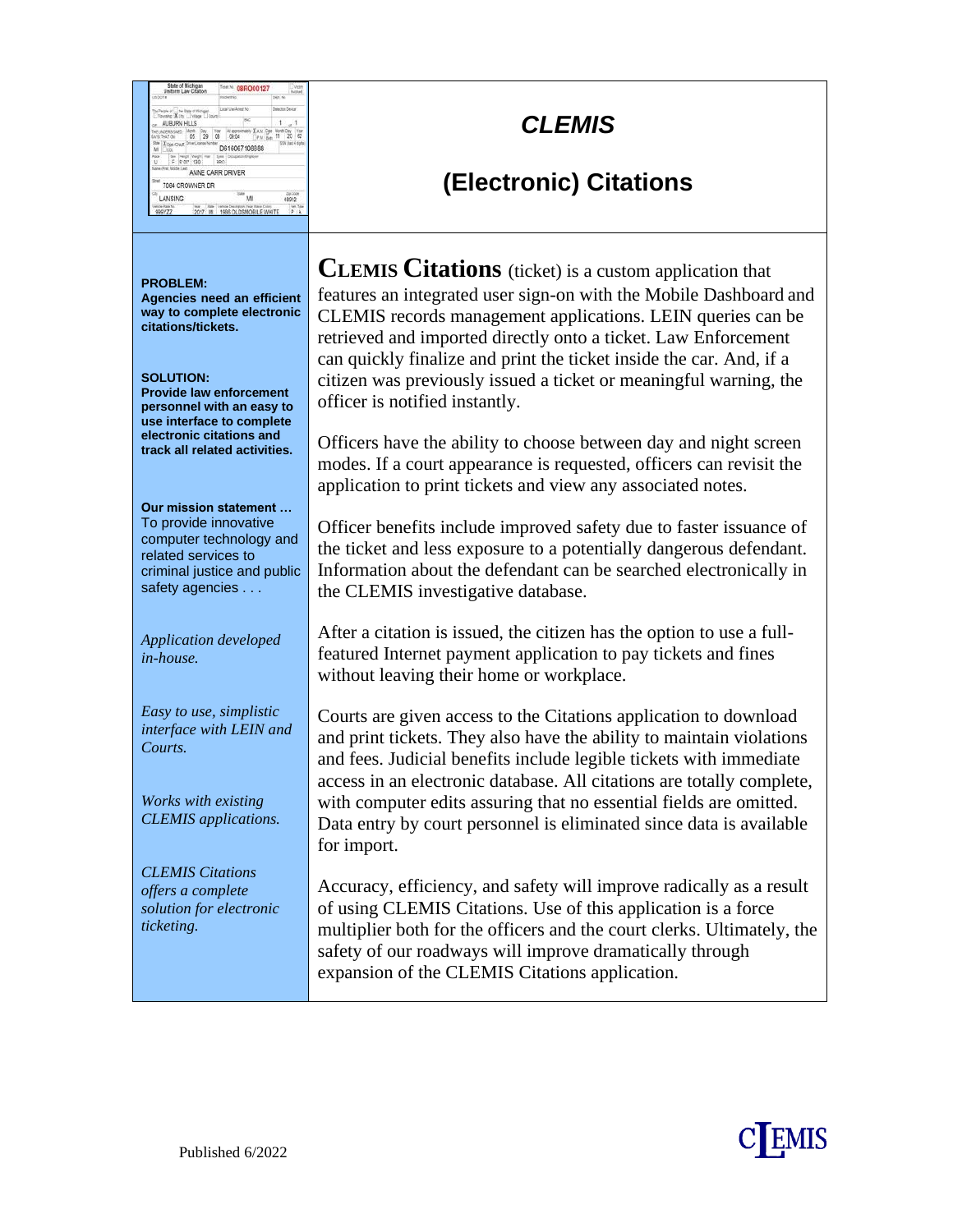| MI630023N            |                           |                           | STATE OF MICHIGAN TRAFFIC CRASH REPORT<br><b>Said Sara</b><br><b>CLEMIS TEST AGENCY</b> |                          |          |  |
|----------------------|---------------------------|---------------------------|-----------------------------------------------------------------------------------------|--------------------------|----------|--|
| an Tan<br>01/13/2012 | 11:10                     |                           | and False<br><b>ISOTHERUNIONN   CILLIANS</b>                                            | <b>Ship Drumberers</b>   |          |  |
| <b>43-DAKLAND</b>    |                           | NONE OF THESE IN HIM      | <b>Bower of Branke</b>                                                                  | Spout Tich               | CLEAR    |  |
| - ZZCLEMS CITY       |                           | contactor cost of sponger | 1 MeVille                                                                               |                          | DEFLIGHT |  |
| <b>Full</b><br>Ē     | <b>Road Rahe</b><br>TEST. |                           |                                                                                         | Real Tax                 |          |  |
| hawaii<br>100 FT N   |                           |                           | Also May                                                                                | 1-NOT PHYSICALLY DIVIDED |          |  |

### **Crash Reports**

#### **PROBLEM:**

**Agencies need an efficient way to complete the Michigan Traffic Crash Report.**

#### **SOLUTION:**

**Provide law enforcement personnel with an easy to use interface to complete the electronic Crash Report and track all related activities. Reports electronically submitted to Michigan's Traffic Crash Reporting System.**

**Our mission statement …**  To provide innovative computer technology and related services to criminal justice and public safety agencies . . .

*Application developed in-house.*

*Easy to use, simplistic interface with LEIN.*

*Works with existing CLEMIS applications.*

*CLEMIS Crash offers a complete solution for an electronic Crash Report.* **CLEMIS Crash** is a custom application that features an integrated user sign-on with the Mobile Dashboard and CLEMIS records management applications. LEIN queries for witnesses and drivers can be retrieved and imported directly onto the Crash Report. Law Enforcement officers can finalize the report inside their patrol car or at the station.

Officers have the ability to choose between day and night screen modes. The Easy Street Draw diagramming tool from Trancite® is integrated inside the Crash application. This makes the officer's job of diagramming an accident scene quick, easy, and accurate.

Officer benefits include improved safety due to faster completion of the Crash Report and less exposure to potentially dangerous traffic situations. Electronic accident information is available in the CLEMIS investigative database.

After a Crash Report is complete, citizens are electronically notified when their report is available for purchase. A full-featured Internet payment application is available to purchase and download accident reports without leaving the home or workplace. Insurance companies also have the option to purchase Crash Reports electronically. This frees up the law enforcement agency from having to fill these labor-intensive requests.

Law enforcement agencies also have the ability to print complete and accurate UD-10 Traffic Crash and Private Property Crash Reports. Qualifying accident reports are electronically submitted to Michigan's Traffic Crash Reporting System.

Accuracy, efficiency, and safety will improve radically as a result of using the CLEMIS Crash application.

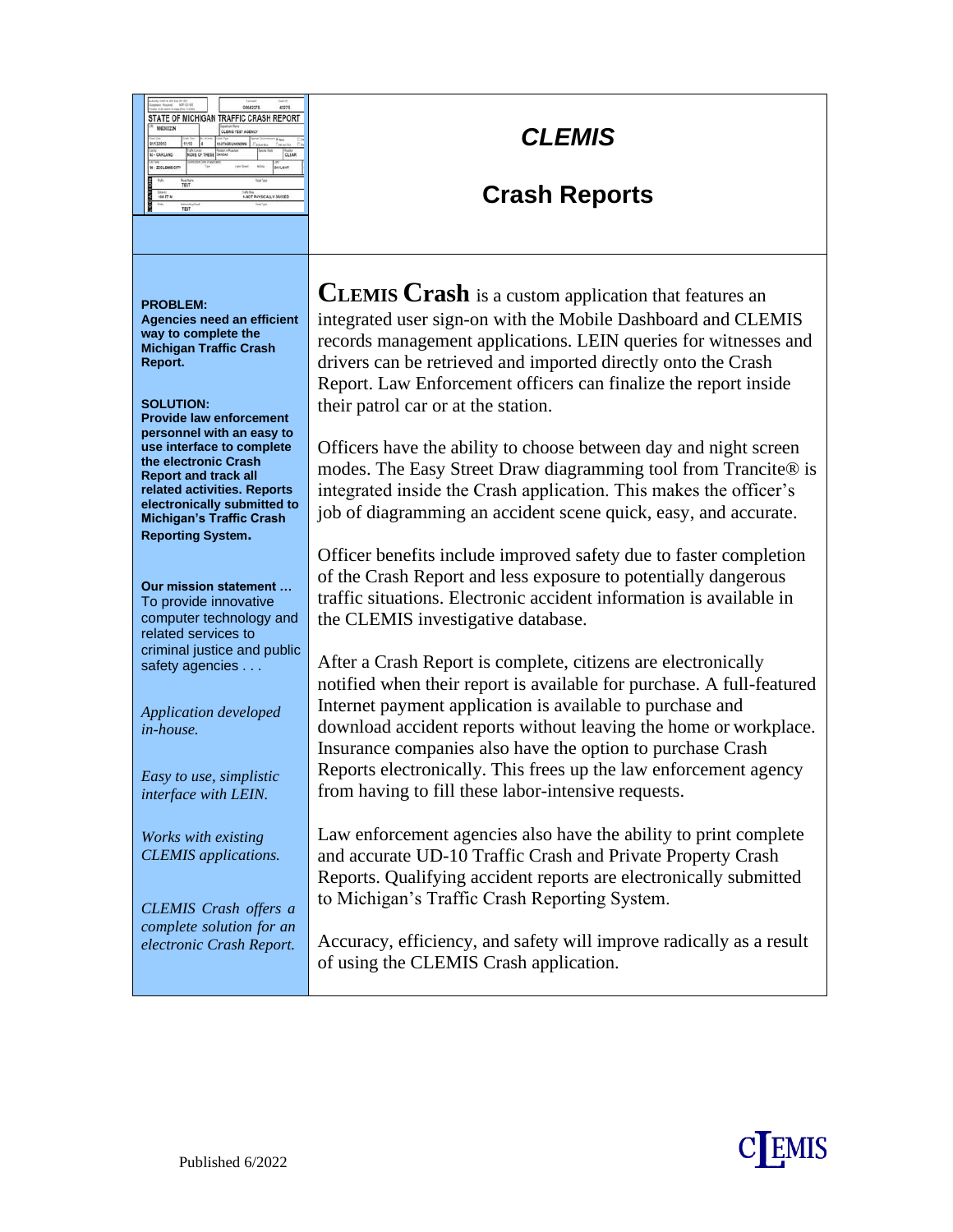

*Application developed in-house.*

*Easy to use, simplistic interface.*

*Works with existing CLEMIS applications.*

*CLEMIS Evidence & Property Management offers a complete solution for evidence and property management.*

**CLEMIS Evidence & Property Management** application tracks all property that comes through a police department (Property, Found, Safekeeping, etc). Tracking starts from the time it is entered into a report until it is disposed of. This tracking will show who entered the item into the application and all movement or activity. Transfers will show who completed the transfer and where it was transferred to, with date and time. Returns will show who returned it and where it is held in the department with date and time. Officer's in charge of items can be changed or updated as needed. The application can send letters to the owners of items and provide complete tracking of how and when property was disposed of. Agencies can create custom letters and reports relating to any property entered into the application.

*CLEMIS*

**Evidence & Property Management**

Attachments can be added to the property record (letters, release forms, and photos). The CLEMIS Evidence & Property Room application can provide a complete chain of custody record for all items and will allow agencies to do a complete audit of all property items entered into the application.

Bar codes and scanners provide end users with a simple, error free way of tracking and tagging property.

The CLEMIS Evidence & Property Room application was written in-house with help from several law enforcement personnel to find out how a Property Room is run - which makes the application the best it can be.

This application provides the most efficient way for agencies to electronically maintain their property rooms. It will save officers and property room clerks from re-entering the same information duplicate times.



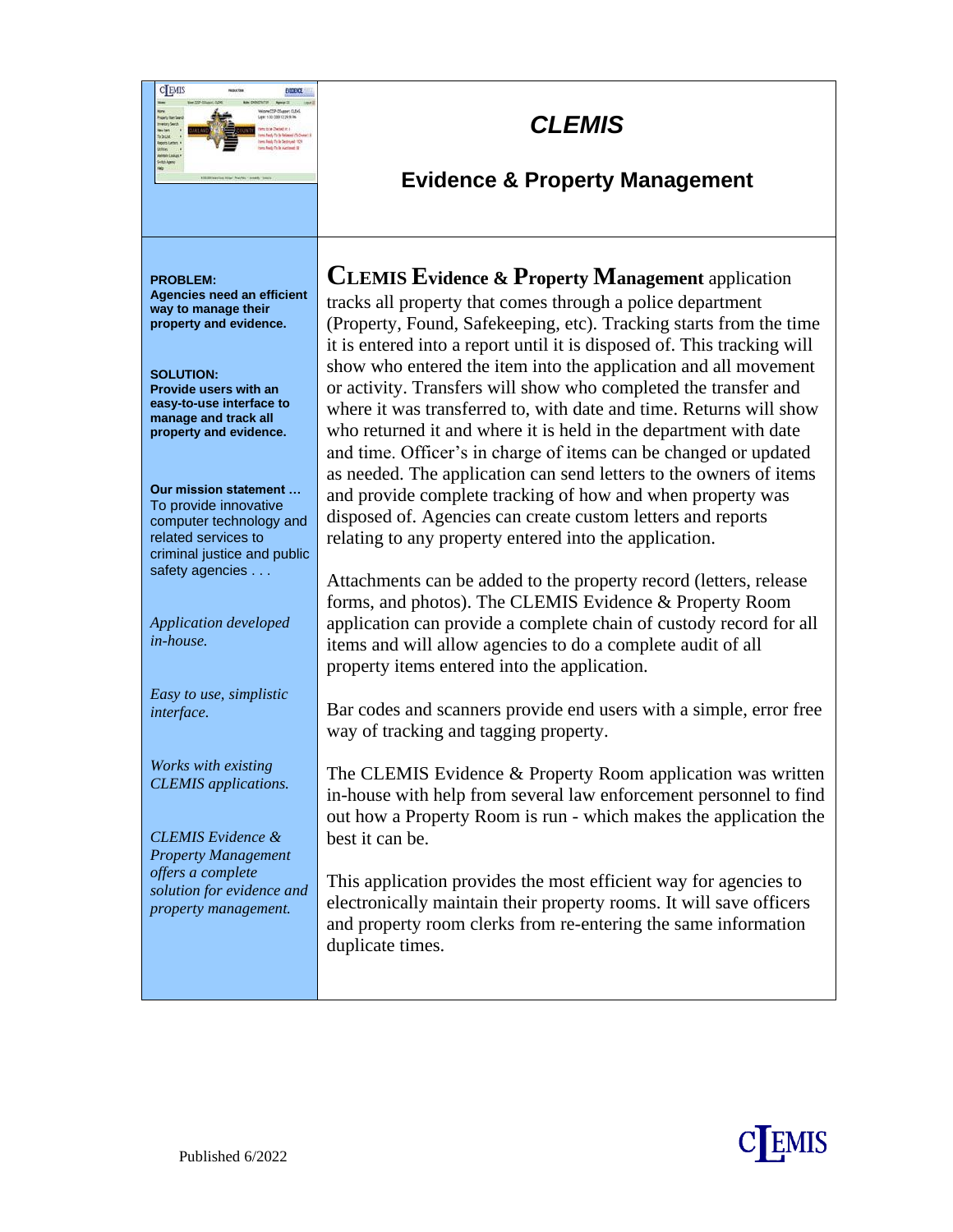

### **Auto-Impound Management**

**CLEMIS Auto-Impound Management (CAIM)** tracks all autoimpounds a police department performs (private property, arrest, abandoned autos). Tracking starts from the time the vehicle is entered into records management until it is released, disposed of, or auctioned. Vehicle information obtained via a LEIN search can be imported into the CAIM, which adds it to a "to do list" within CAIM. The "to do list" notifies officer to enter the impounded vehicle information into LEIN, as well as notifies them to remove it from LEIN once the vehicle is released from impound. The tracking indicates who entered the vehicle into the application and all movement or activity. Transfers will show who completed the transfer and where it was transferred to, with date and time. Returns will show who returned it and where it is held with date and time. The officer responsible of the vehicle can be changed or updated as needed. The application can track vehicle owner contact information.

Agencies can create custom reports relating to any vehicles entered into the application. Attachments can be added to the vehicle record (letters, release forms, and photos). Auto- Impound provides a complete chain of custody record for all vehicles. The application will allow agencies to do a complete audit of all vehicle items that were entered.

Bar codes and scanners provide end users with a simple, error free way of tracking and tagging vehicles. Impound slips can be created, printed, and emailed to towing companies.

The CLEMIS Auto-Impound Management application was written in-house with help from several law enforcement personnel to ensure that the product meets their needs.

This application provides the agencies the ability to electronically manage and maintain their vehicle impounds. It will save officers, dispatchers, and impound officers from re-entering the same information multiple times.

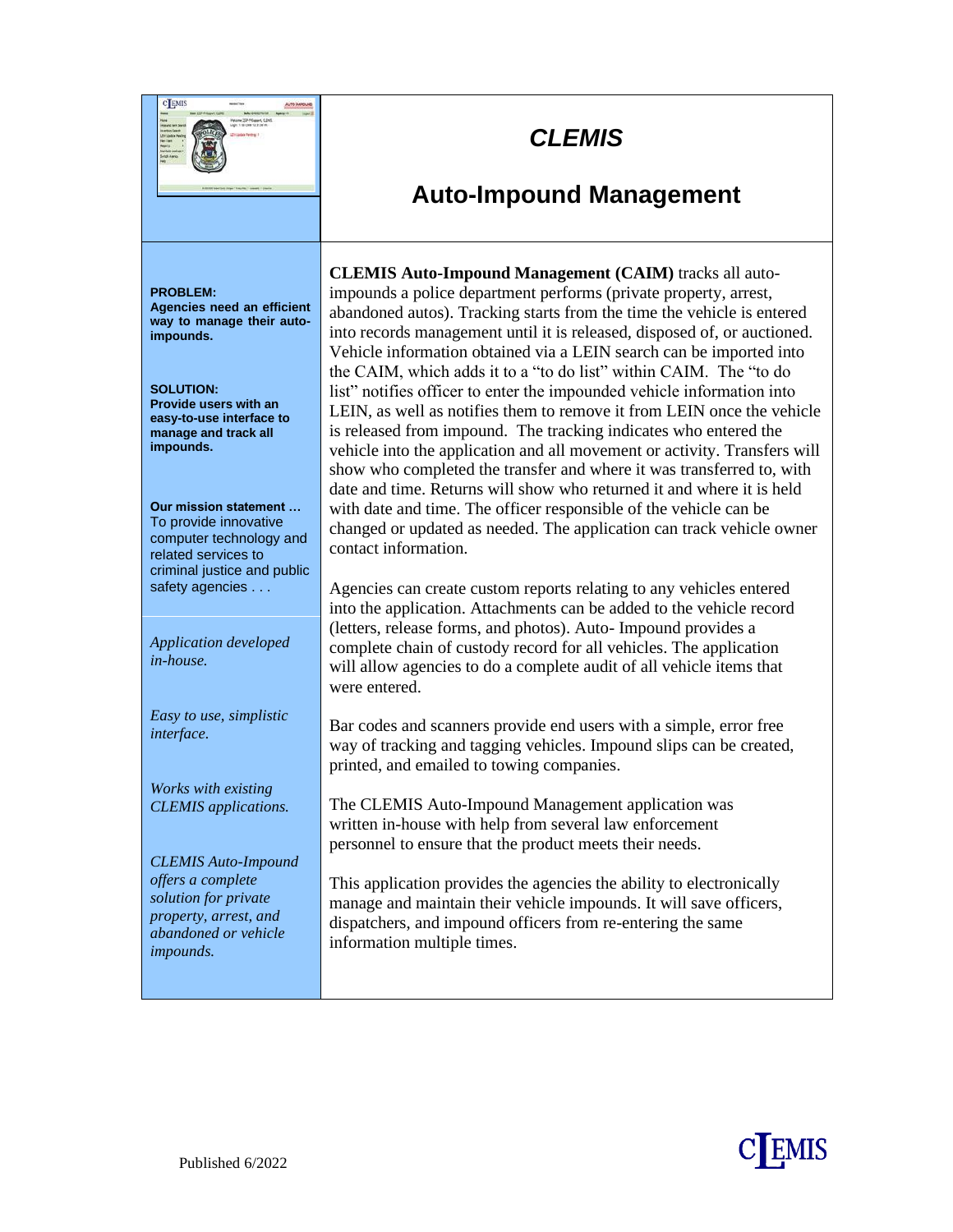

### **Biometric Imaging (Mugshot)**

**PROBLEM: How to share facial images, data and biometric technology with multiple agencies across a broad range of platforms.**

**WANTED** 

**SOLUTION: The CLEMIS Mugshot application is capable of being accessed via a LAN connection, or the Internet. Images and data can be retrieved to the desktop, the patrol** 

**vehicle, and to hand-held**

**devices.**

**Our mission statement …**  To provide innovative computer technology and related services to criminal justice and public safety agencies . . .

*CLEMIS Mugshot is a robust imaging application for the law enforcement community.*

*Mugshot will empower the officer to make decisions based upon access to biometric identification information.*

**CLEMIS Mugshot** provides the public safety community with immediate access to mugshot images and data through a wide variety of means. Oakland County provides the central site hardware and software. CLEMIS Members must purchase their own Mugshot hardware and pay an annual maintenance fee to use this application.

CLEMIS members have access to the following biometric imaging functionality:

- Access to mugshot images and data from the desktop, patrol vehicle, or wireless PDA device.
- Ability to share suspect images and data via the Internet.
- Can search database records using any combination of data elements for investigative purposes.
- Create suspect line-up sessions and transmit the results from the desktop to the patrol vehicle.
- □ Create a Witness Line-Up.
- CLEMIS Mugshot interfaces with Oakland County's Jail Management application and the CLEMIS Livescan application. The officer receives suspect image records linked by fingerprint identification.

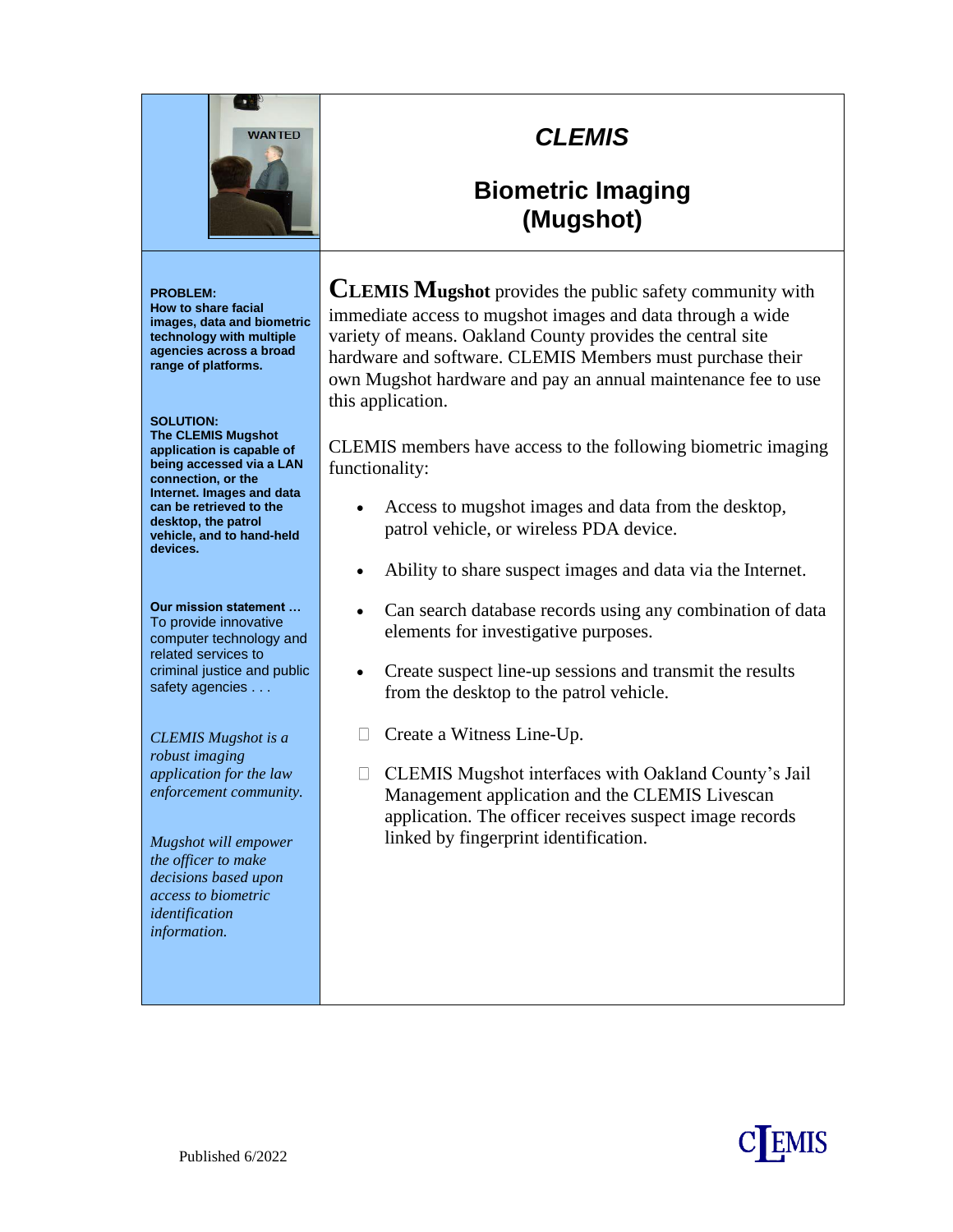

**PROBLEM: How to provide officers with a biometric means of identifying persons arrested for crimes.**

#### **SOLUTION:**

**Livescan technology electronically digitizes the person's fingerprint images then transmits them to the State and Federal systems for identification.**

**Our mission statement …**  To provide innovative computer technology and related services to criminal justice and public safety agencies . . .

*Real-time biometric identification of persons taken into custody.*

*Identifying persons involved in unsolved crimes.*

*Reduce the time frame for the recording of arrest and charge information.*

## *CLEMIS*

### **Biometric Fingerprint Identification (Livescan)**

**CLEMIS Livescan**, technically referred to as an Automated Fingerprint Identification System (AFIS), was implemented in 1995. This application provides CLEMIS law enforcement members with the following functionality:

- Officers electronically capture and transmit accurate, reliable fingerprint images to the Michigan State Police and FBI for identification purposes.
- Arrest information along with mugshot, finger and palm prints are captured. This biometric arrest information is immediately and securely transmitted to the State of Michigan for identification history lookups.
- Fingerprints that are electronically submitted are also compared against unsolved crimes throughout the State of Michigan. If a fingerprint "match" is located, the agency submitting the crime scene fingerprints and the agency submitting the suspect fingerprints are immediately notified.
- CLEMIS Members can submit latent print evidence to the Oakland County Sheriff's Office Forensic lab for entry in the palm AFIS and search against known suspect records at no cost.
- Provides the County Prosecutor's office with an electronic and reliable means for submitting charge information to the State.
- CLEMIS Members must purchase their own Livescan hardware and pay an annual maintenance fee to use this application. CLEMIS leverages its size to negotiate a lower price for its members.

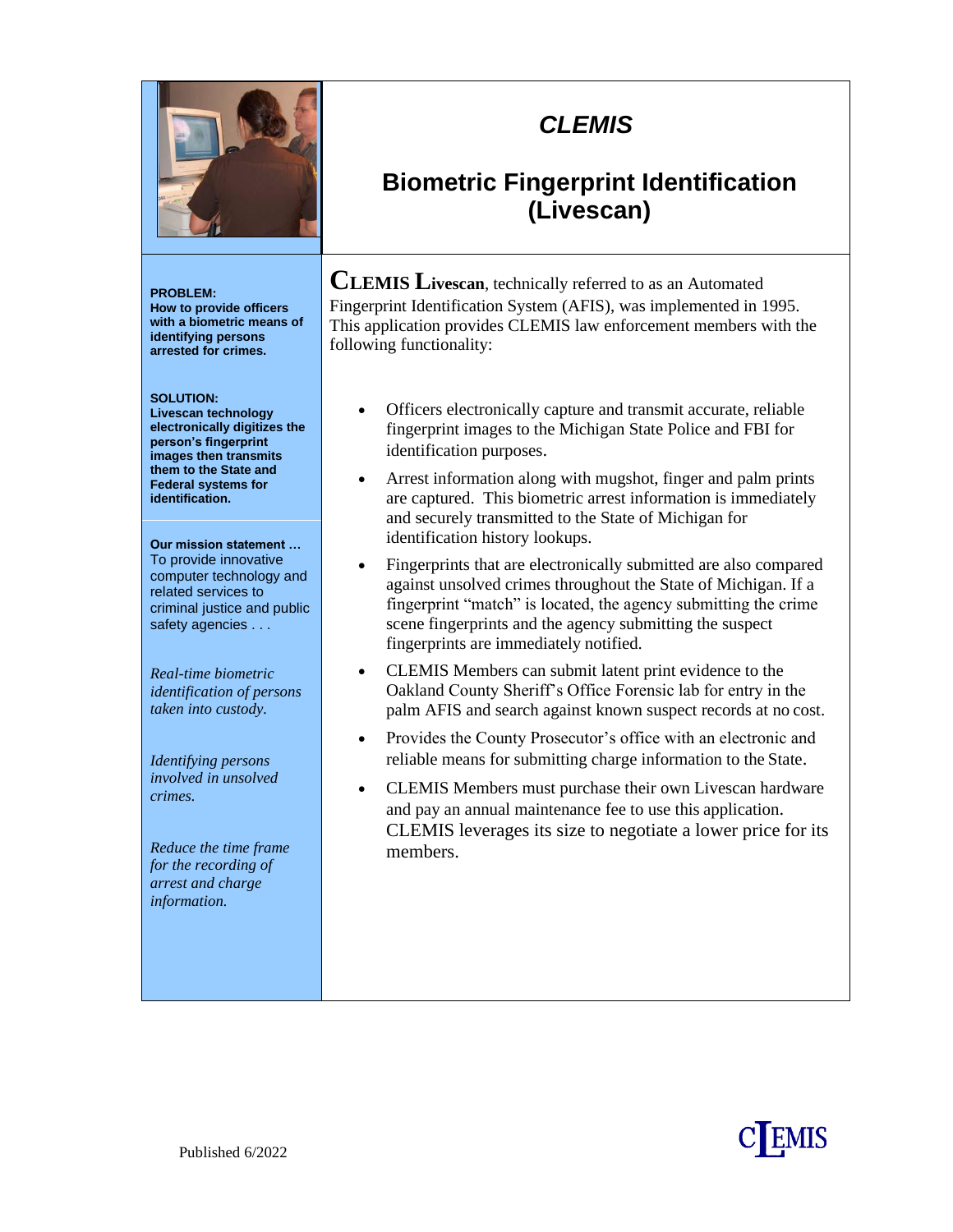

### **Video Conferencing (OakVideo)**

#### **PROBLEM:**

**High costs and travel time for police transporting prisoners and obtaining warrants.**

**SOLUTION: Use a video application to save officers time and taxpayers money.**

**Our mission statement …**  To provide innovative computer technology and related services to criminal justice and public safety agencies . . .

*CLEMIS video conferencing equipment connects courts, prosecutor's office, jail, community corrections, parole agencies, prisons, and police departments.*

*OakVideo automates paper flow and replaces aging equipment with advanced technology.*

*CLEMIS OakVideo provides more time for officers to be on the road to protect the citizens of the community.*

**CLEMIS OakVideo** utilizes video conferencing equipment to connect Oakland County's District and Circuit Courts, Prosecutor's Office, Community Corrections, Friend of the Court, Oakland County Jail, State and Local Probation offices, Michigan Department of Corrections and many participating CLEMIS agencies. Currently OakVideo is only available to members in Oakland County, and at no additional cost. Hardware, maintenance, repair, technical support, and software updates are included.

The effect is to minimize offender transport, thereby improving court security and mitigating law enforcement time and costs.

OakVideo automates much of the paper flow that traditionally occurred via fax machines between agencies. It replaces rapidly aging warrant teleconferencing equipment with advanced technology using Oakland County's fiber optic, gigabit OakNET network.

CLEMIS OakVideo enables law enforcement agencies to prepare documents and create case files on a central server. When an agency transfers files to the folder, the case can be sent to the county prosecutor as well as other local and state agencies who will be involved in the case.

Once warrants are created and saved to the case folder, the detective and the court of jurisdiction conduct a video "Warrant Swear To." Once the 'swear to' has taken place, the court can conduct a video arraignment. During normal business times, the booking and arraignment process can be completed in hours rather than days.

Courts are also able to further proceedings via video such as trials, witness testimony, sentencing, etc.

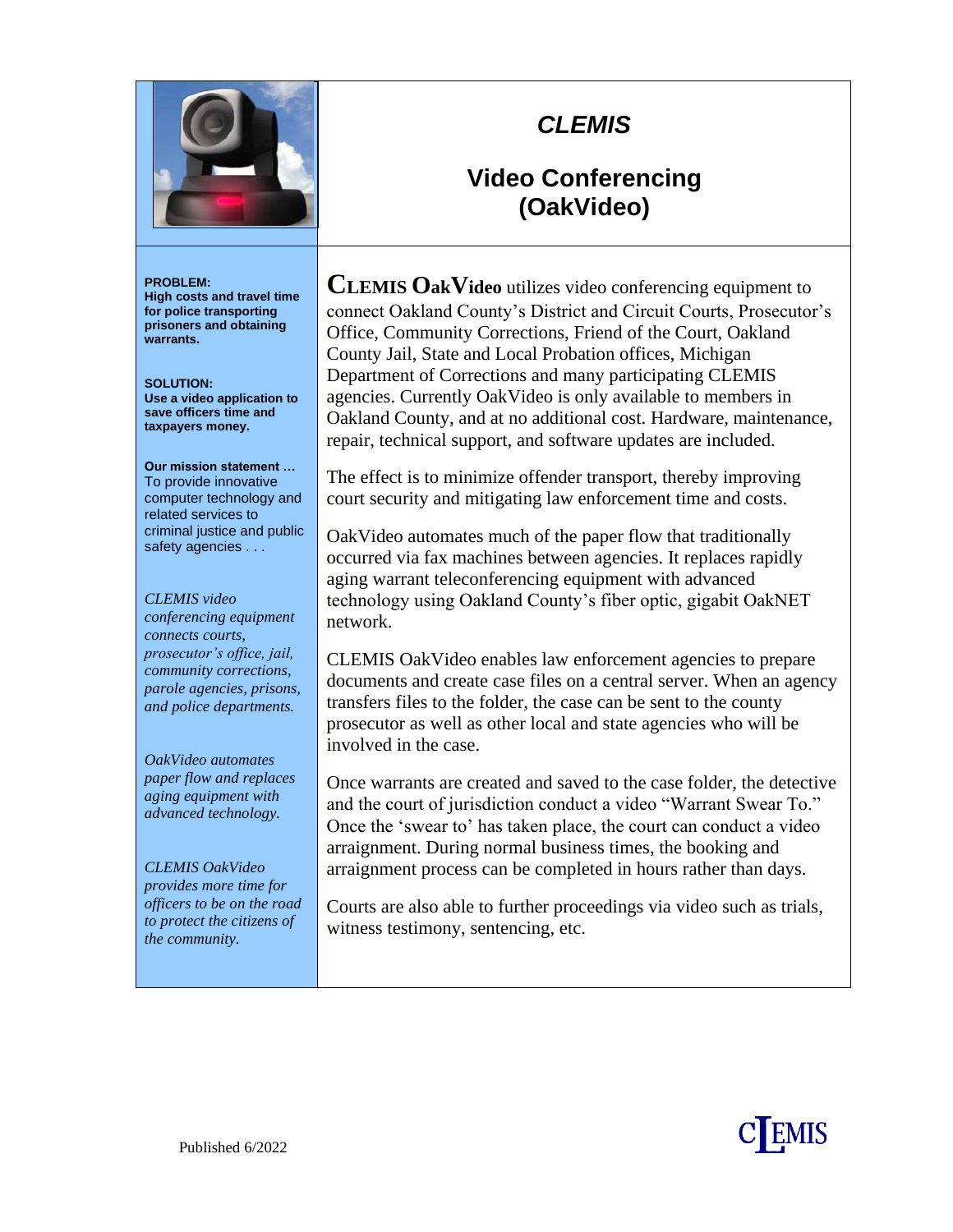### **SEARCH**

Alias Search: Person Identifier Arrest

#### **PROBLEM:**

**Law Enforcement agencies need an efficient and rapid way to search for and display historical information across jurisdictional boundaries.**

**SOLUTION: Provide users with an easy and intuitive way to access data from various CLEMIS applications and data sources.**

**Our mission statement …**  To provide innovative computer technology and related services to criminal justice and public safety agencies . . .

*CLEMIS Search is a robust search tool for the law enforcement community.*

*CLEMIS Members contribute law enforcement data which is shared across jurisdictional boundaries.*

#### *CLEMIS SEARCH*

*displays important law enforcement information at your fingertips. It is designed to provide insight into analyzing and solving public safety issues.*

**CLEMIS Search** provides law enforcement agencies with rapid access to live, current, and historical public safety information. CLEMIS Members contribute important law enforcement data which is shared across jurisdictional boundaries. Agencies can access and analyze cross jurisdictional data using the CLEMIS Search.

The CLEMIS Search uses a centralized web environment which extracts and displays data from several sources including:

CLEAR (Consolidated Law Enforcement Advanced Records)  $\Box$ Citations

 $\Box$ Crash

- Mugshot
- □ Property and Evidence
- Incident Data
- □Field Interviews
- $\Box$ Impounds
- State Parolee Data
- State Sex Offender Data

CLEMIS members can search on various categories to include:

- □ Persons
- □Property
- Addresses
- Arrests (Mugshots Displayed)
- Businesses
- Crime Incidents
- $\Box$ Identifiers
- Alias's
- $\Box$ Narrative (only your agency)
- □ Create Auto Searches on current and future data

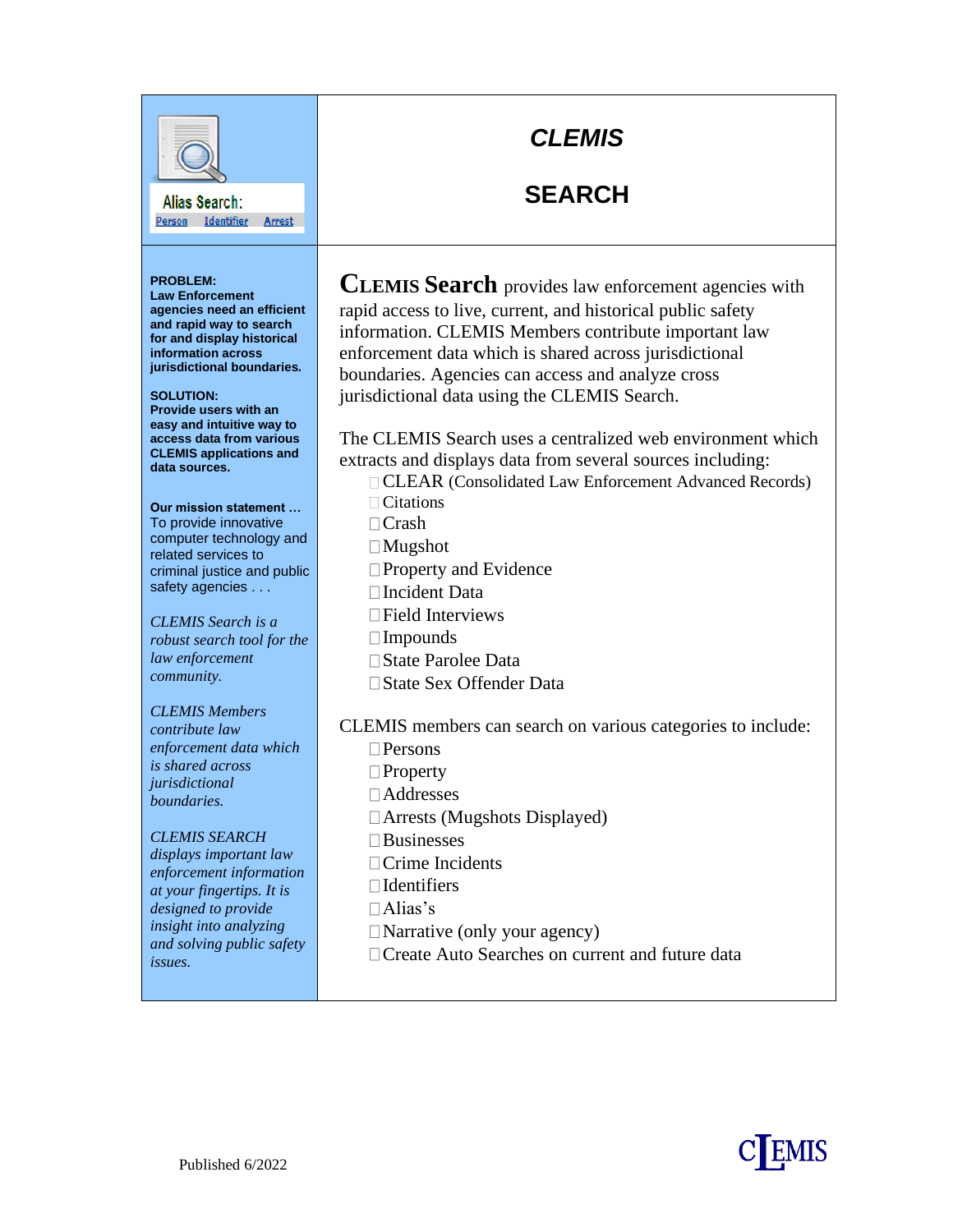| œ<br>43.9 | 1.40 |
|-----------|------|
|           | あみ物  |

## **Crime Mapping & Analysis**

| <b>PROBLEM:</b><br>Police agencies unable to<br>predict hotspots and<br>trends in crimes across<br>jurisdictional boundaries.                      | <b>CLEMIS Crime Mapping &amp; Analysis uses CrimeView</b><br>Dashboard (CVDB) to determine trends, hotspots, or crime sprees<br>based on location and time. This process (formerly known as pin-<br>mapping) is digitized making information easily accessible.                                                                                                                      |
|----------------------------------------------------------------------------------------------------------------------------------------------------|--------------------------------------------------------------------------------------------------------------------------------------------------------------------------------------------------------------------------------------------------------------------------------------------------------------------------------------------------------------------------------------|
| <b>SOLUTION:</b><br><b>Use CVDB to identify</b><br>hotspots of crime and<br>reallocate resources to<br>those areas.                                | The advantage of using CLEMIS Crime Mapping is the sharing of<br>data with other participating members across jurisdictional<br>boundaries. CLEMIS agencies inputting data into RMS, CAD,<br>Citation, Crash and Arrests have access to analyze CLEMIS data<br>across jurisdictional lines.                                                                                          |
| Our mission statement<br>To provide innovative<br>computer technology and<br>related services to<br>criminal justice and public<br>safety agencies | Data is extracted three times daily from many CLEMIS<br>applications and mapped. User's query incidents based on criteria<br>such as crime type, and dates and time ranges within user defined<br>areas. Those incidents are then displayed on the map and available<br>for output.                                                                                                  |
| Crime Mapping indicates<br>where crime is occurring<br>so police agencies can<br>use intelligence led<br>policing in allocation of<br>resources.   | Police agencies have access to advanced capabilities using<br>ArcMap and CrimeView Desktop, where additional data is<br>available such as local census information, parcels, parks, and<br>waterways, as well as the robust functionality ArcMap offers.                                                                                                                             |
| Data is extracted from<br><b>CLEMIS</b> applications<br>and placed on a map for<br>intelligence led policing.                                      | If needed, Crime mapping.com is available for agencies to publish<br>crime data to their community on the web. Data is extracted each<br>morning automatically and published to the crime mapping.com<br>website. A link can be added to Police Department websites to<br>allow the public access to the crime information. Citizens can<br>sign up for email notifications as well. |
| <b>CVDB</b> has three<br>applications available:<br>Community, Internal,<br>and Advanced.                                                          | Included with CVDB is an advanced reporting module (ARM), a<br>robust reporting tool for analytical reports such as a Command<br>Summary, Compstat, Monthly Comparison, and Monthly Activity<br>reports.                                                                                                                                                                             |

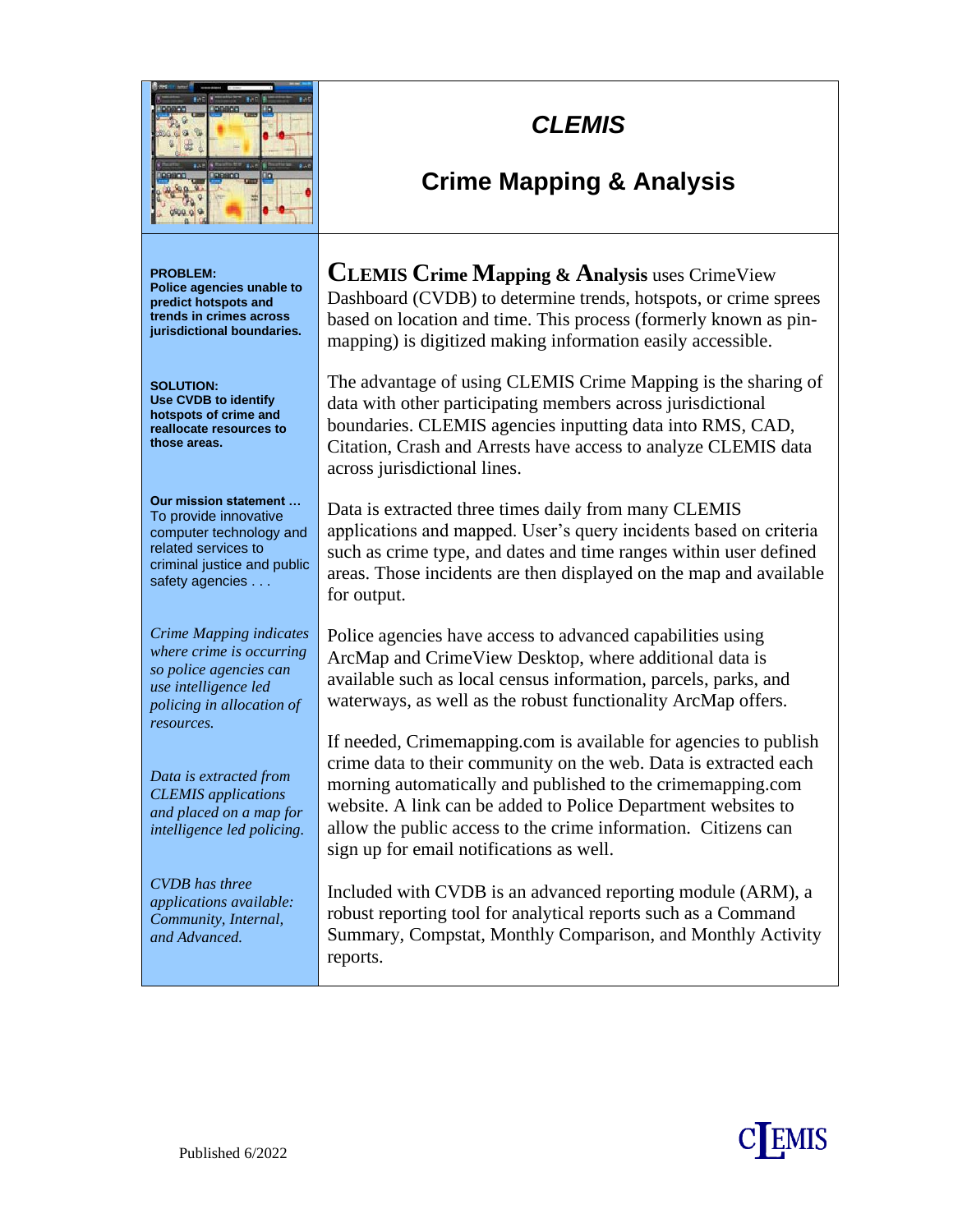| <b>LeadsQnline</b>                                                                                                                                                                                                                             | <b>CLEMIS</b><br><b>Pawn Shop Application</b><br>(LeadsOnline)                                                                                                                                                                                                                                                                                                                                                                                                                                                                                         |
|------------------------------------------------------------------------------------------------------------------------------------------------------------------------------------------------------------------------------------------------|--------------------------------------------------------------------------------------------------------------------------------------------------------------------------------------------------------------------------------------------------------------------------------------------------------------------------------------------------------------------------------------------------------------------------------------------------------------------------------------------------------------------------------------------------------|
| <b>PROBLEM:</b><br>Property items are stolen<br>from crime scenes and<br>disposed of by criminals<br>who sell them to pawn<br>shops, secondhand<br>stores, etc.<br><b>SOLUTION:</b><br>LeadsOnline may lead the<br>investigator of a crime not | <b>CLEMIS Pawn-Shop</b> application is currently provided by a<br>third-party vendor. LeadsOnline is the nation's largest online<br>investigation tool for law enforcement, providing rapid electronic<br>access to transactions from thousands of reporting businesses<br>including scrap metal processors, secondhand stores, Internet drop-<br>off stores, and pawn shops across the country, as well as critical<br>information from eBay listings for criminal investigations.<br><b>CLEMIS</b> and LeadsOnline help member agencies solve crimes |
| only to the property itself,<br>but also to the identity of<br>the person who sold or<br>pawned the item.                                                                                                                                      | through the recovery of stolen or missing property and identifying<br>persons associated with it.                                                                                                                                                                                                                                                                                                                                                                                                                                                      |
| Our mission statement<br>To provide innovative<br>computer technology and<br>related services to<br>criminal justice and public<br>safety agencies                                                                                             | LeadsOnline is the link between investigators and missing items or<br>individuals who may turn out to be instrumental in solving a<br>homicide, finding a meth lab, or getting stolen property back to its<br>rightful owner.                                                                                                                                                                                                                                                                                                                          |
|                                                                                                                                                                                                                                                | This application is available to all CLEMIS Members at a<br>discounted annual fee that is based on the number of full-time<br>equivalent officers at each agency.                                                                                                                                                                                                                                                                                                                                                                                      |
| LeadsOnline is a<br>technology service<br>helping law enforcement<br>catch criminals, while<br>helping businesses<br>reduce the tedious task<br>of reporting.                                                                                  | For new LeadsOnline accounts, call 1-972-331-7744.<br>For existing accounts, call 1-972-331-7748.                                                                                                                                                                                                                                                                                                                                                                                                                                                      |
|                                                                                                                                                                                                                                                |                                                                                                                                                                                                                                                                                                                                                                                                                                                                                                                                                        |

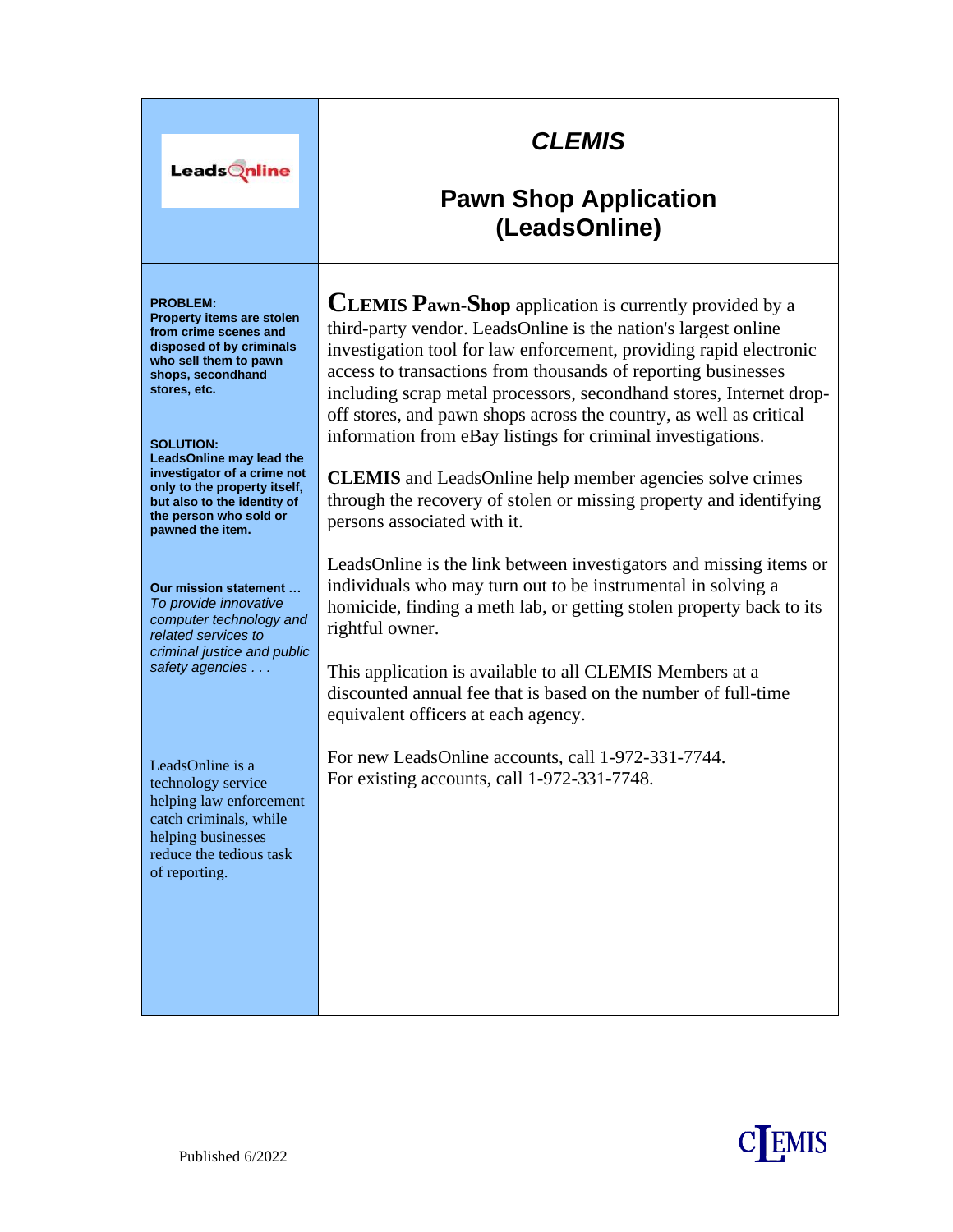

#### **PROBLEM:**

**Agencies need an efficient way to produce reports from various CLEMIS applications.**

#### **SOLUTION: Provide users with an easy and intuitive way to access data from various CLEMIS applications.**

**Our mission statement …**  To provide innovative computer technology and related services to criminal justice and public safety agencies . . .

*Navigate, Create, and Interact easily access the web-based portal for CLEMIS information to create powerful documents.*

*Personalize your viewing experience.*

*CLEMIS Business Objects offers a set of analytic engines designed to provide insight into solving public safety issues.*

## *CLEMIS*

### **Business Objects Reporting Tool**

**CLEMIS Business Objects** is a product used in retrieving Police and Fire data. This web-based product assists in making precise intelligent decisions based on the data.

Business Objects uses a centralized web environment, which allows users to find documents and information easily. Users can navigate using an integrated search facility as well as a folder navigation tree. Within Business Objects, ad-hoc queries and powerful, interactive documents can be created on the fly. In addition, users can personalize views by customizing folders or documents and place reports in a specific location for quick accessibility.

CLEMIS staff has customized this off-the-shelf application to suit the requirements for Police and Fire statistics. Agencies can utilize reports based on CLEMIS CAD, CLEMIS CLEAR, CLEMIS Crash, CLEMIS Citations, CFIRS, Parolee/Probation, Sexual Offender, GIS data or create their own personalized reports.

Reports can also be set up to run automatically based on dates and times and sent to specific email addresses.

CLEMIS Business Objects provides a way for CLEMIS members to navigate, create, and interact with their public safety information.

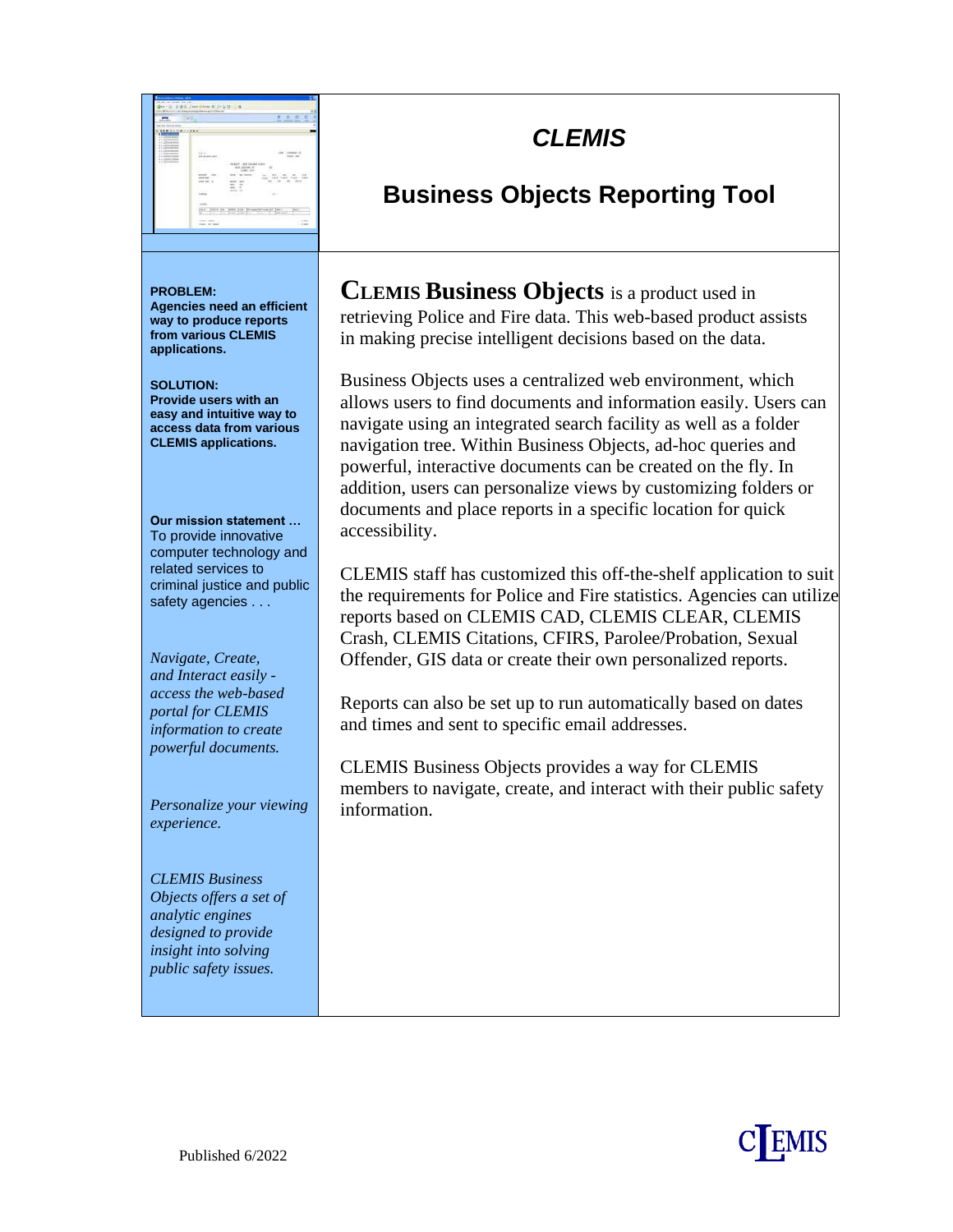| <b>C</b> EMIS<br><b>Online Citizens Police Reporting Sys</b><br>If this is an Emergency please call of<br>to The schools apart to but spring its                                                                                                                                                                         | <b>CLEMIS</b><br><b>Online Citizen's Police Reporting</b><br>(OCPR)                                                                                                                                                                                                                                                                                                                                                                                                                          |
|--------------------------------------------------------------------------------------------------------------------------------------------------------------------------------------------------------------------------------------------------------------------------------------------------------------------------|----------------------------------------------------------------------------------------------------------------------------------------------------------------------------------------------------------------------------------------------------------------------------------------------------------------------------------------------------------------------------------------------------------------------------------------------------------------------------------------------|
| <b>PROBLEM:</b><br>Citizens have to drive to<br>or call police departments<br>to report minor police<br>incidents.                                                                                                                                                                                                       | CLEMIS OCPR is an Online Citizen's Police Reporting<br>application utilizing the latest technologically advanced tools<br>available.                                                                                                                                                                                                                                                                                                                                                         |
| <b>SOLUTION:</b><br>Provide an on-line citizen<br>reporting application that<br>will empower citizens to<br>report complaints from<br>their homes, or work, to<br>save time on minor police<br>complaints.<br>Our mission statement                                                                                      | OCPR allows a citizen to submit a simple police report online.<br>This application is interfaced with the CLEMIS records<br>management application.<br>Benefits of CLEMIS Online Citizens Police Reporting:<br>OCPR is a true secure Internet application that allows citizens to<br>report a minor event immediately.                                                                                                                                                                       |
| To provide innovative<br>computer technology and<br>related services to<br>criminal justice and public<br>safety agencies                                                                                                                                                                                                | CLEMIS OCPR provides participating agencies benefits such as:<br>Allow citizens to report the following incident types which<br>may include: Harassing Phone Call, Identity Theft,<br>Lost/Damaged Property, Theft, Vandalism.                                                                                                                                                                                                                                                               |
| <b>CLEMIS OCPR</b> is very<br>easy to use.<br><b>OCPR</b> allows citizens to<br>quickly enter a simple<br>police complaint on<br>various categories<br>selected by the agency<br>which may include:<br><b>Harassing Phone Call</b><br><b>Identity Theft</b><br><b>Lost/Damaged Property</b><br><b>Theft</b><br>Vandalism | Quick response – Based on the Oracle Server and Internet<br>$\bullet$<br>connection, CLEMIS OCPR assists citizens in creating<br>these simple reports, saving law enforcement staff time<br>while making more information available without having<br>to dispatch an officer.<br>Police Report Queue – OCPR sorts the complaints by<br>offense type so they can be easily reviewed by police<br>department assigned staff and if needed, a Call-for-Service<br>(CFS) Report will be created. |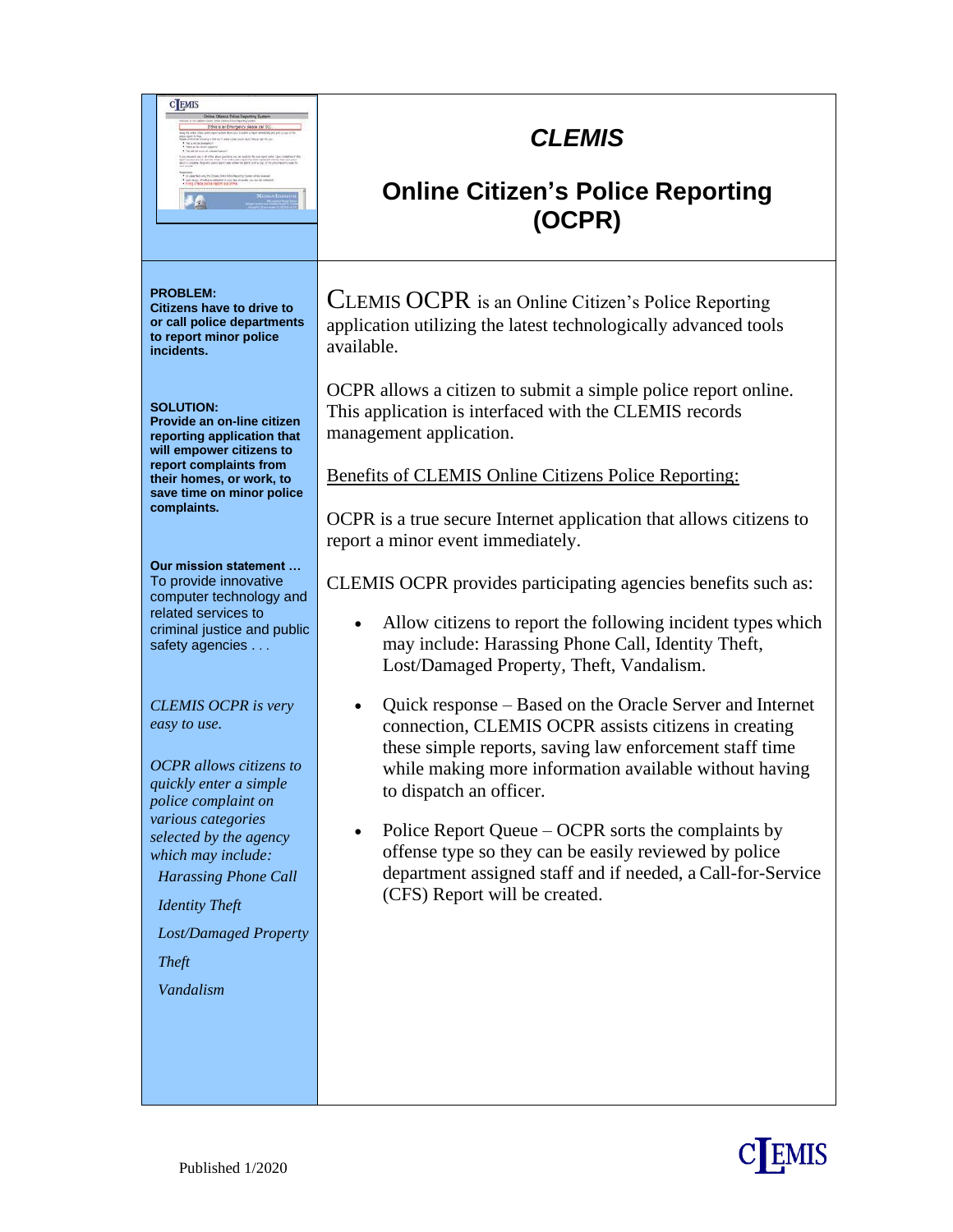

**EMIS** 

## **electronic law enforcement applications**

**PROBLEM: Courts and Law Enforcement agencies unable to share data with one another in a timely manner.**

**SOLUTION: Sharing data using innovative technology and applications to apprehend, solve, and ultimately reduce crime.**

**Our mission statement …**  To provide innovative computer technology and related services to criminal justice and public safety agencies . . .

*CLEMIS provides solutions through a cooperative effort that are affordable.*

*CLEMIS applications and technologies save officers a tremendous amount of time spent in the office writing reports - this allows them more time "on the streets" to protect the citizens.*

*CLEMIS agencies share data and use advanced technology that improves homeland security, identifies suspects, and solves crime.*



provides electronic, automated tools to  $eC$ [EMIS public safety personnel via the worldwide web.

Applications that have been written in-house by CLEMIS developers are available to agencies that apply and are approved to become a Member of the CLEMIS Consortium. Data is shared between law enforcement agencies within the CLEMIS footprint.

Tools currently available via *e* CLEMIS include:

- Consolidated Law Enforcement Advanced Records (CLEAR) Records Management
- Electronic Citations
- Crash Reports
- Evidence & Property Management
- Auto-Impound Management
- CAD
- Online Citizens Police Reporting (OCPR)
- CLEMIS Search

Optional applications:

- Mobile Data Computers
- Biometric Facial Images (Mugshot)
- Biometric Fingerprints (Livescan)

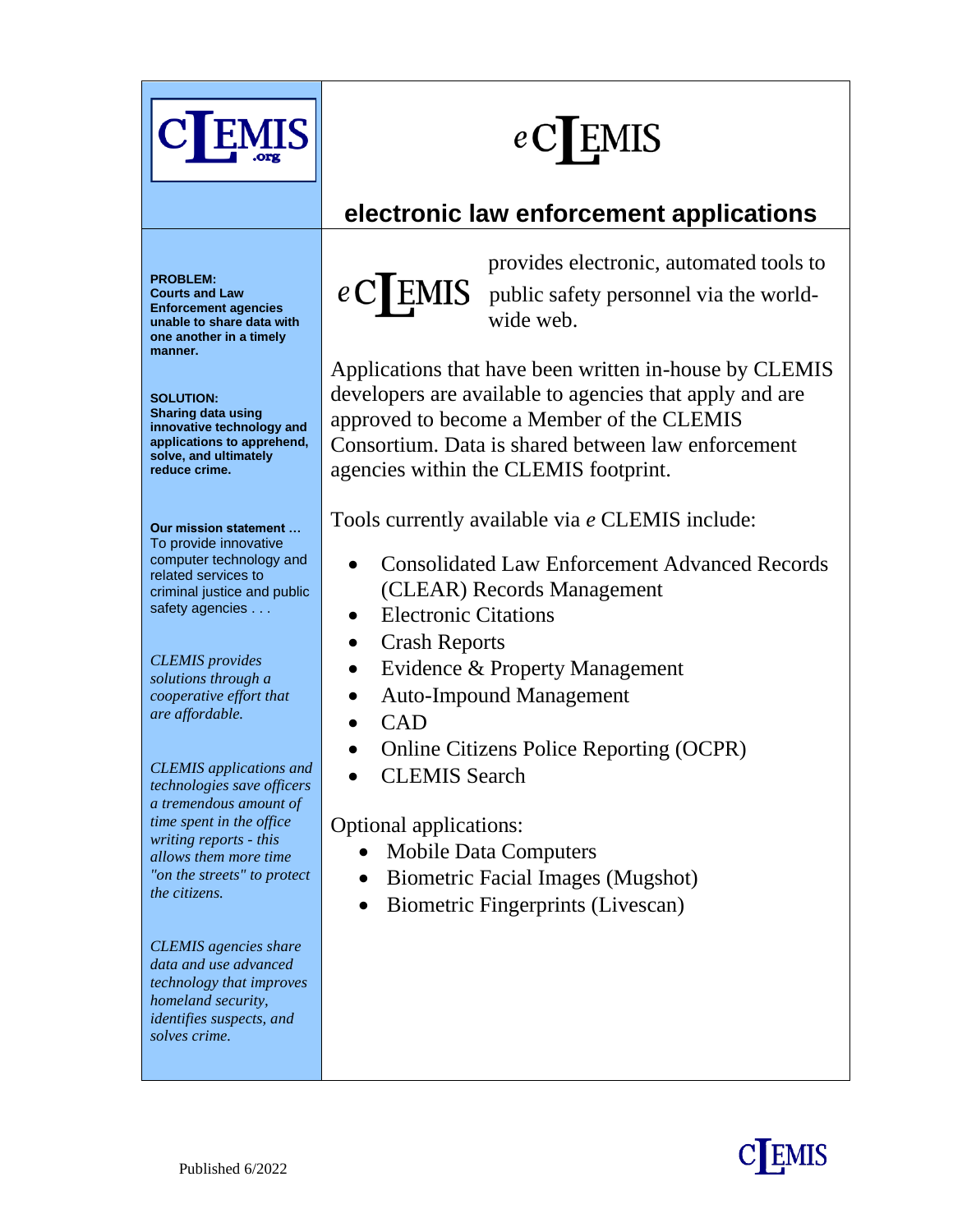

### **Jail Management System**

#### **PROBLEM:**

**Need to track the whereabouts of inmates throughout Oakland County correctional facilities.**

**SOLUTION: Develop a Jail Management application that provides real-time tracking of inmate activities.**

**Our mission statement: To provide innovative computer technology and related services to criminal justice and public safety agencies.**

**CLEMIS is developing an in-house jail management application for its members and will be a true regional application.** 

**Oakland County Correctional Facilities use the CLEMIS Livescan and Mugshot applications in conjunction with Jail Management.**

### **CLEMIS Jail Management System**

In 2020 CLEMIS is developing a custom written Jail Management System (JMS) that will completely interface with the current Records Management System. The interface with the Records Management System will save considerable data entry time since the user will only have to enter their information into the shared system area. The interface application will provide a drop-down list allowing the user to select and import data, this will eliminate duplicate data entry. The JMS application will store modules or interfaces commonly used by sheriff and local lockup facilities, this will include, but not limited to:

- Medical Screening
- Live Scan
- Picture Link
- Booking
- Bonding and Release
- Importing Court Dispositions and Docket Information
- Officer Safety Alert
- Mental Health Screening
- Incident Reporting
- PREA (Prison Rape Elimination Act)
- Inmate Property Control
- OakVideo
- Inmate activities and movements will be tracked

The JMS will be able to accommodate any agency no matter the size, large or small. Agencies will be able to customize the application to fit their needs by selecting the applicable module for their agency.

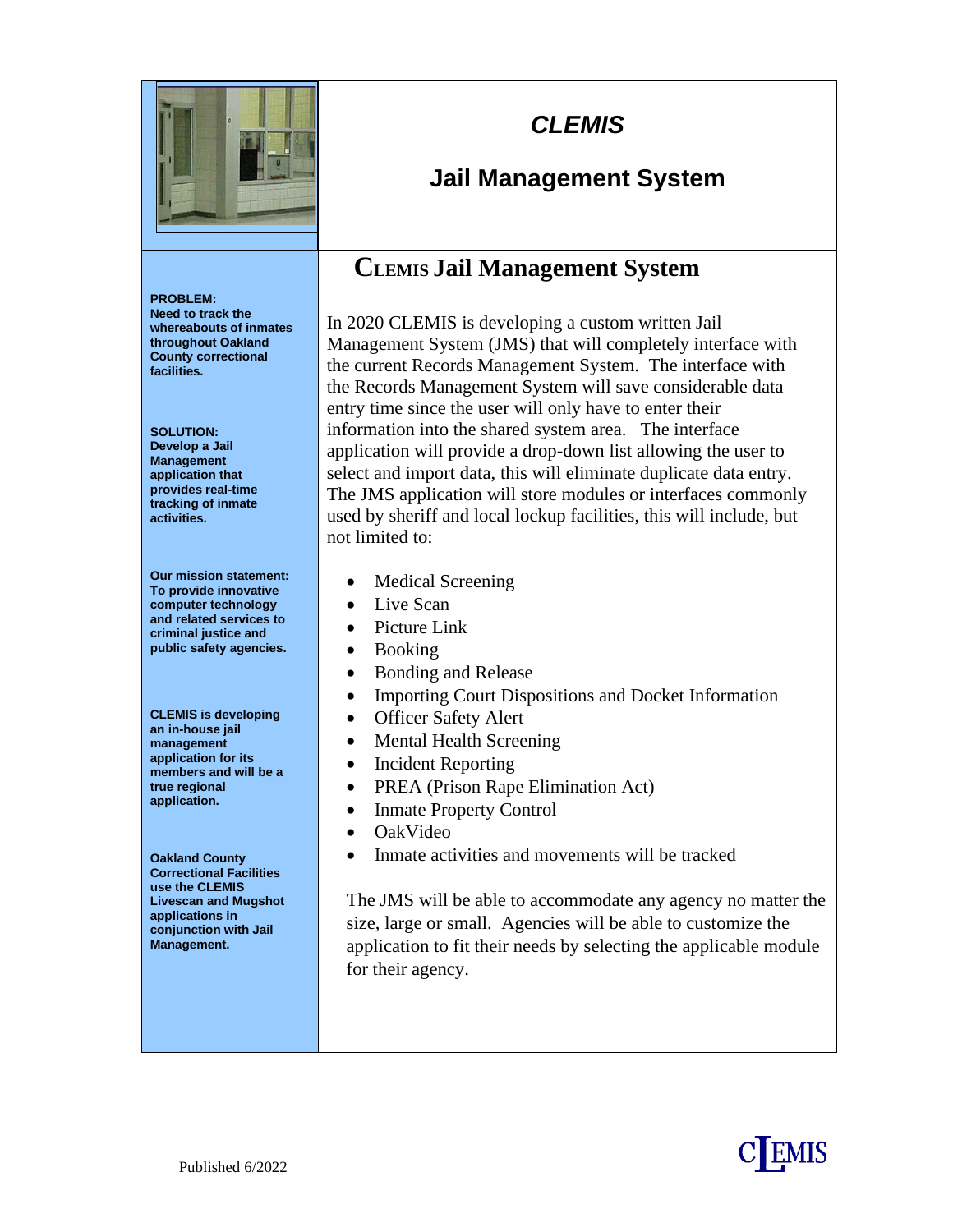

### **Fire Records Management System (FRMS)**

#### **PROBLEM:**

**Fire Service agencies lacked a cost-effective Records Management application that integrates with Computer Aided Dispatch (CAD).**

**SOLUTION: CFIRS (CLEMIS Fire Integrated Records System) provides a cost-effective standard software application to meet Federal and State reporting requirements.**

**Our mission statement …**  To provide innovative computer technology and related services to criminal justice and public safety agencies . . .

*FRMS Members meet monthly Federal, State and National Fire Incident Reporting System (NFIRS) reporting requirements easily and efficiently.*

### **CLEMIS Fire Records Management System (FRMS)**

Through a cooperative relationship with Oakland County, FRMS Members receive a variety of cost-effective technology solutions.

Fire agencies automatically receive real-time emergency incident data from their dispatch center. Fire Records data is collected system wide as well as providing a platform for individual fire departments to meet their monthly Federal, State, and local Medical Control Authority reporting requirements.

FRMS includes:

- Fire and EMS Incident Records
- Personnel Records Management
- Daily Roster Assignments
- Training Records
- Occupancies/Inspections
- Equipment & Vehicles Maintenance and Inventory
- Hydrants Management
- Activity Tracker
- Daily Journal
- Statistical Reports
- Digital Photos and Floor Plan Attachments

Other FRMS technologies may include:

- Station Tear and Run Incident Data
- CAD Status Monitors